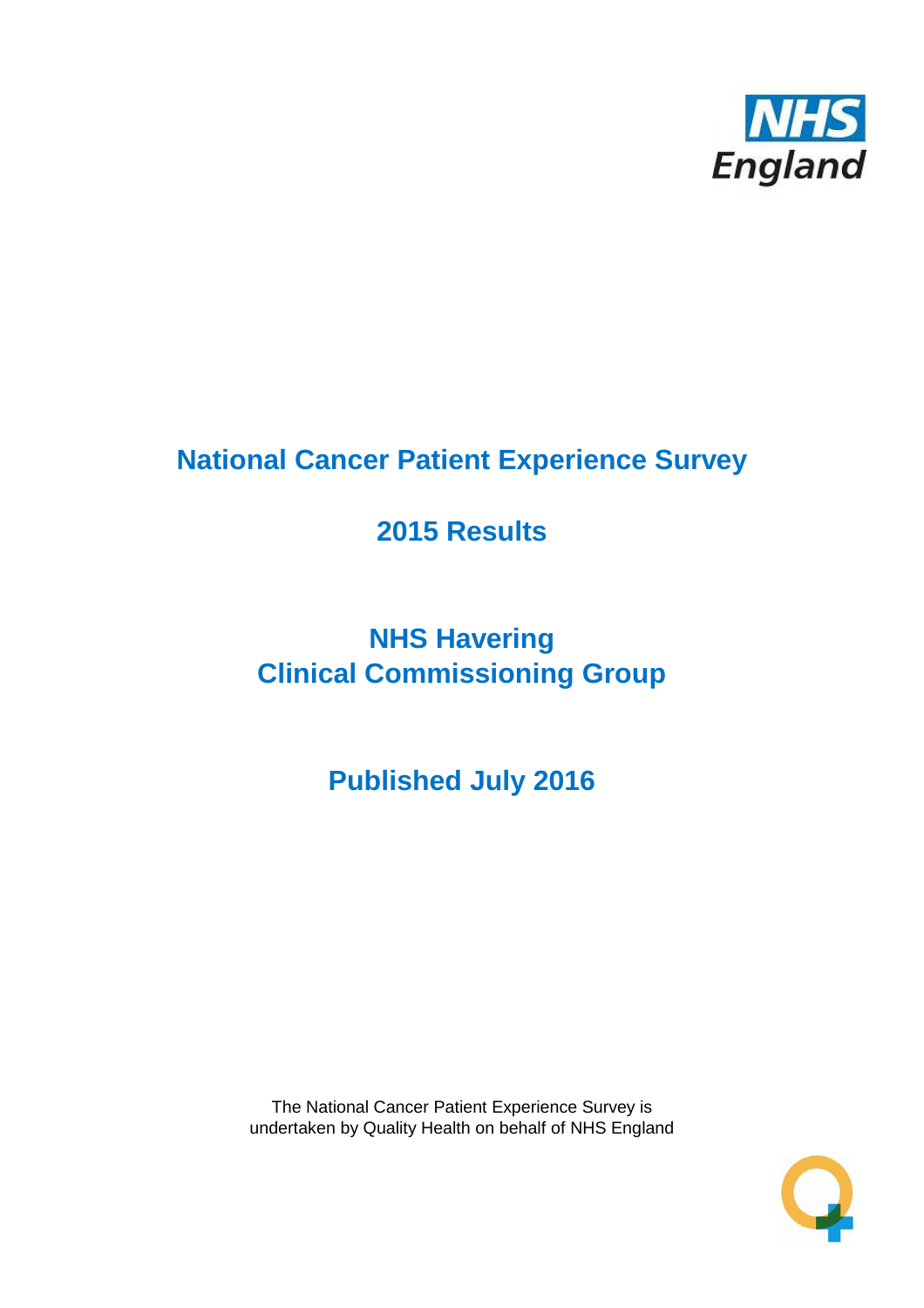### **Introduction**

The National Cancer Patient Experience Survey 2015 is the fifth iteration of the survey first undertaken in 2010. It has been designed to monitor national progress on cancer care; to provide information to drive local quality improvements; to assist commissioners and providers of cancer care; and to inform the work of the various charities and stakeholder groups supporting cancer patients.

The survey was overseen by a national Cancer Patient Experience Advisory Group. This Advisory Group set the principles and objectives of the survey programme and guided questionnaire development.

The survey was commissioned and managed by NHS England. The survey provider, Quality Health, is responsible for designing, running and analysing the survey.

Full national results and other reports are available at www.ncpes.co.uk

Further details on the survey methodology and changes to the 2015 survey can be found in the Annex. Note that a number of significant changes were made to the 2015 survey so caution should be taken in directly comparing data from the 2015 survey to the findings of the previous CPES surveys. No comparisons with previous surveys are presented in this report.

#### **This report**

The report shows how this CCG scored for each question in the survey, compared with national results. It is aimed at helping individual CCGs to understand their performance and identify areas for local improvement.

Note that responses for questions with 1-20 respondents have been suppressed. This is to protect patient confidentiality and because uncertainty around the result is too great.

#### **Data tables**

The data tables presented in this report show the following for each question:

- **Column 1** shows the number of respondents to this question
- **Column 2** shows the unadjusted 2015 score for this CCG
- **Column 3** shows the case-mix adjusted 2015 score for this CCG
- **Column 4** shows the lower limit of the expected range of scores for this CCG (the top of the pale blue section on the Comparability chart - see below)
- **Column 5** shows the upper limit of the expected range of scores for this CCG (the bottom of the dark blue section on the Comparability chart - see below)
- **Column 6** shows the National Average score for this question.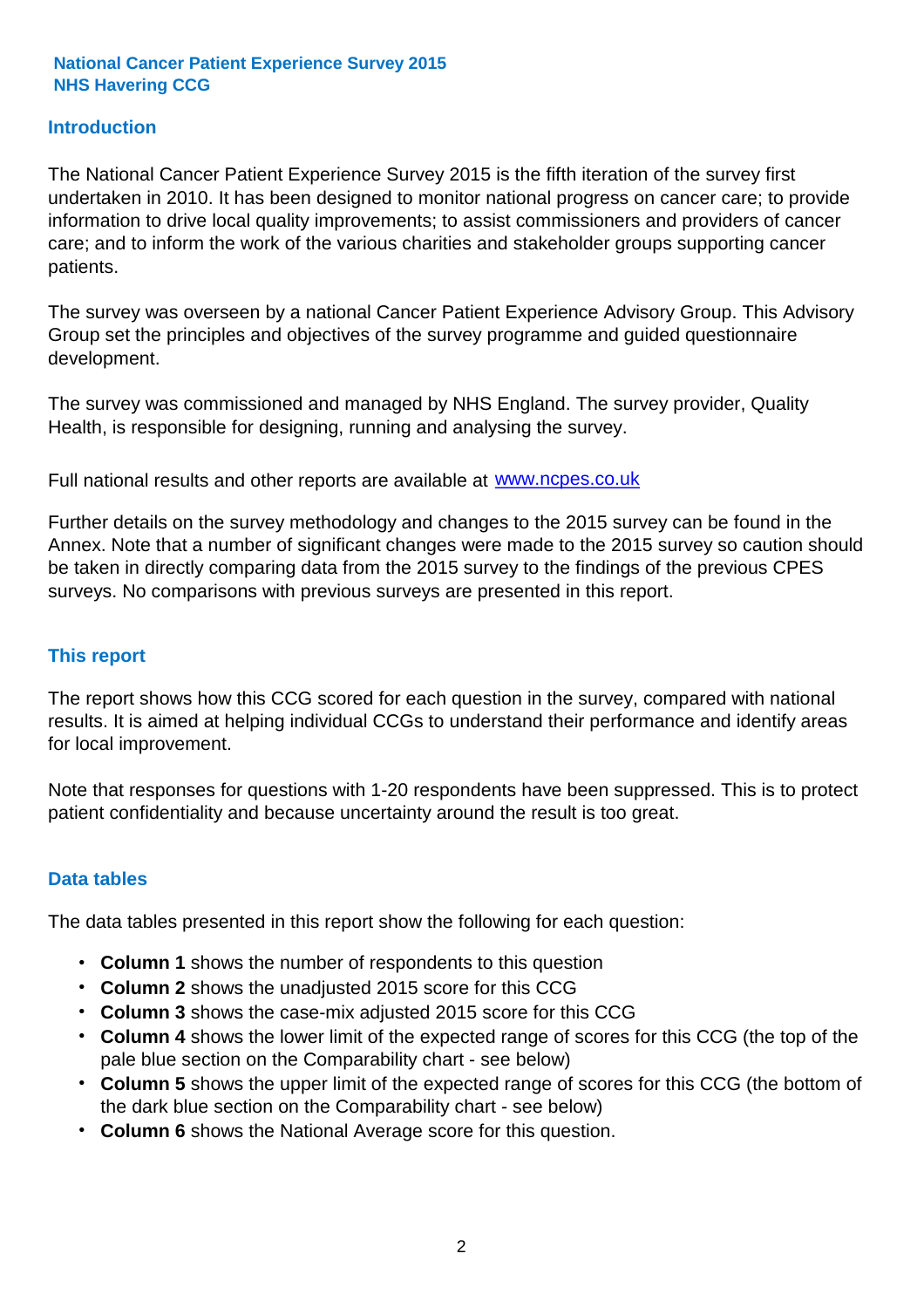Results for individual response options are presented in the detailed data tables **WWW.ncpes.co.uk** Confidence Intervals for unadjusted and case-mix adjusted data are provided in these tables.

Expected ranges and 95% Confidence Intervals highlight the uncertainty around the results. The size of the expected ranges and confidence intervals will be different for each question, and depends on the number of respondents and the range of their responses.

For further details on case-mix adjustment and the scoring methodology used, please refer to the Annex.

#### **Comparability charts**

For the 2015 survey, we have adopted the CQC standard for reporting comparative performance, based on calculation of "expected ranges". This means that CCGs will be flagged as outliers only if there is statistical evidence that their scores deviate (positively or negatively) from the range of scores that would be expected for CCGs of the same size.

The Comparability charts in this report show a bar with these expected ranges (in grey), higher than expected (in dark blue), and lower than expected (in pale blue). A black dot represents the actual score of this CCG.

The same colour convention has been used in Column 3 of the Data tables.

For further details on expected ranges, please refer to the technical document at **www.ncpes.co.uk** 

#### **Tumour group tables**

The final set of tables in this report show the scores for each question for each of the 13 tumour groups, with a comparative national score for that tumour group.

These breakdowns are intended as additional information for CCGs to understand the differences between the experiences of patients with different types of cancer. The numbers are generally relatively small and may not be statistically significant. They should therefore be treated with some caution.

#### **Notes on specific questions**

Question 5 in the survey has not been scored. However, the unscored data is useful and has been published alongside the other results in this report. This question asked respondents to "tick all that apply". The results show all of the responses given including where respondents chose two or more options.

Questions used to direct respondents to different parts of the survey (questions 4, 17, 24, 27, 40, 43, 46) and other demographic and information questions are not reported.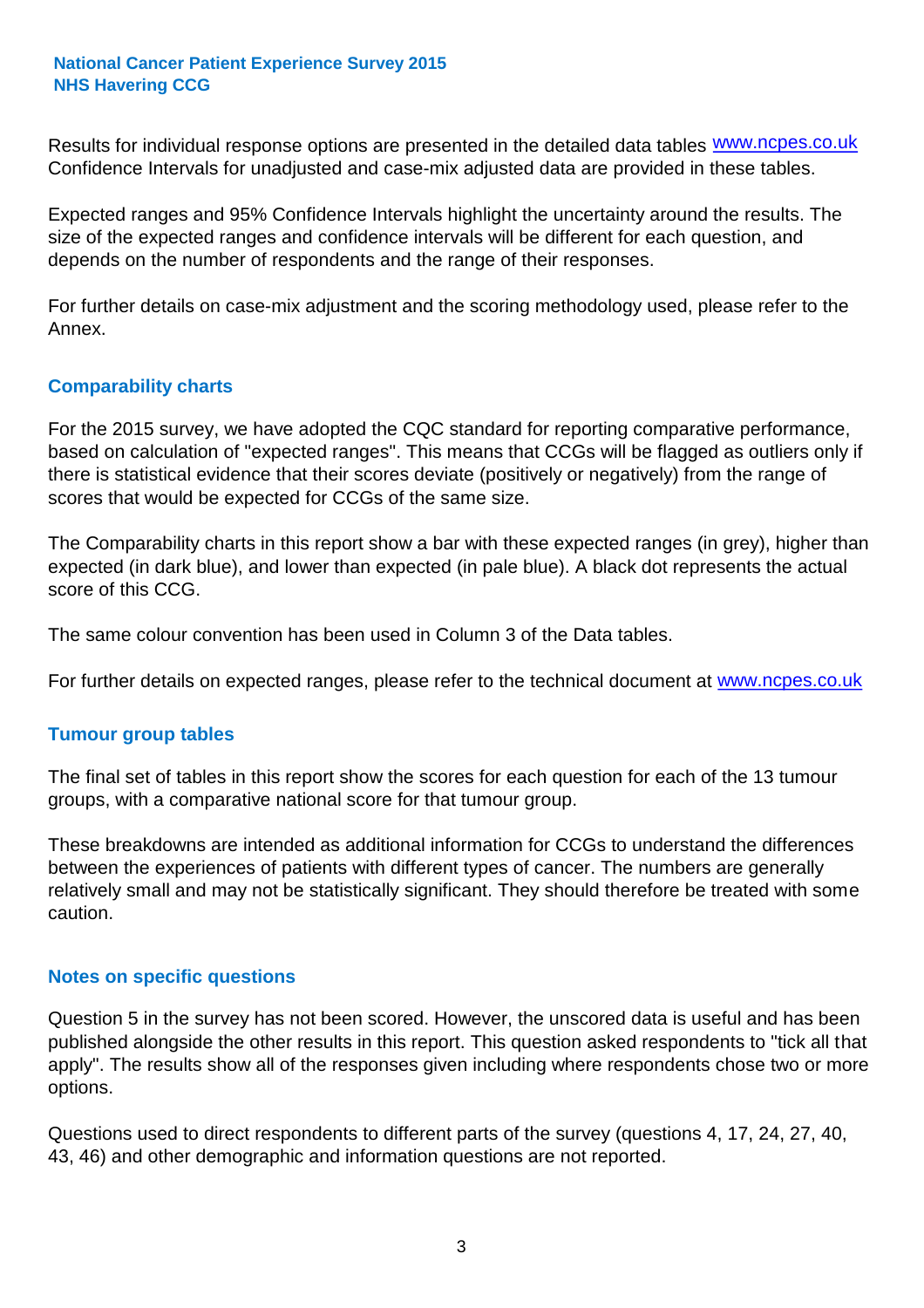#### **How to use the data**

Unadjusted data should be used to see the actual responses from patients relating to the CCG.

Case-mix adjusted data, together with expected ranges, should be used to understand whether the results are significantly higher or lower than national results.

Case-mix adjusted data, together with (case-mix adjusted) Confidence Intervals (presented in the detailed data tables **www.ncpes.co.uk**), should be used to understand whether the results are significantly higher or lower than the results for another CCG.

#### **Response rates**

Numbers of respondents by tumour group, age and gender can be found in the Annex.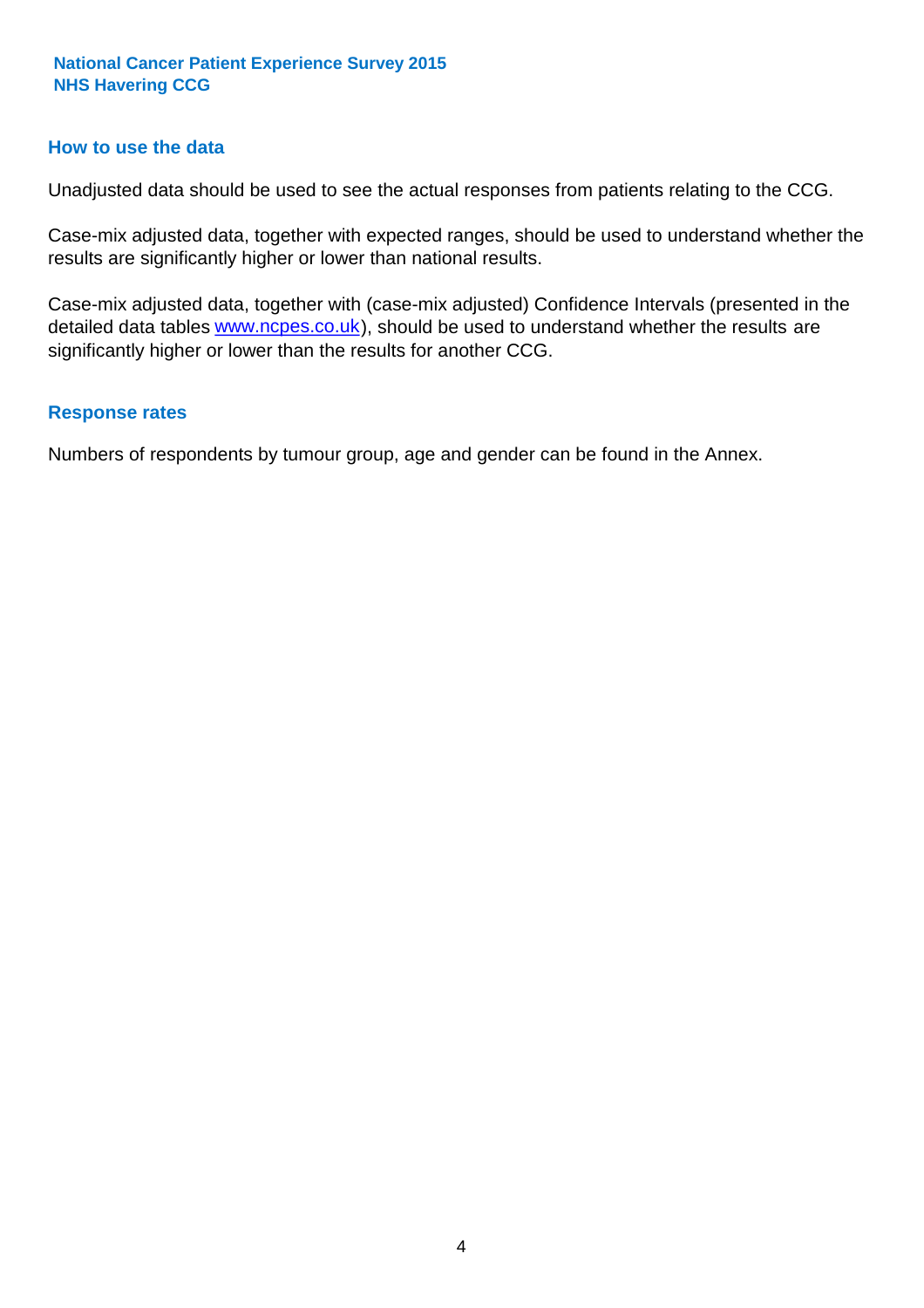## **Executive Summary**

average rating of 8.6. Asked to rate their care on a scale of zero (very poor) to 10 (very good), respondents gave an

The following questions are included in phase 1 of the Cancer Dashboard developed by Public Health England and NHS England\*:

- **77%** of respondents said that they were definitely involved as much as they wanted to be in decisions about their care and treatment
- **92%** of respondents said that they were given the name of a Clinical Nurse Specialist who would support them through their treatment
- when asked how easy or difficult it had been to contact their Clinical Nurse Specialist 81% of respondents said that it had been 'quite easy' or 'very easy'
- **86%** of respondents said that, overall, they were always treated with dignity and respect they were in hospital
- **87%** of respondents said that hospital staff told them who to contact if they were worried about their condition or treatment after they left hospital
- **63%** of respondents said that they thought the GPs and nurses at their general practice definitely did everything they could to support them while they were having cancer treatment.

Detailed results for these and other questions are set out in the sections that follow.

#### www.cancerdata.nhs.uk/dashboard

The questions were selected in discussion with the national Cancer Patient Experience Advisory Group and reflect four key patient experience domains: provision of information; involvement in decisions; care transition; interpersonal relations, respect and dignity. The figures presented above are all case-mix adjusted.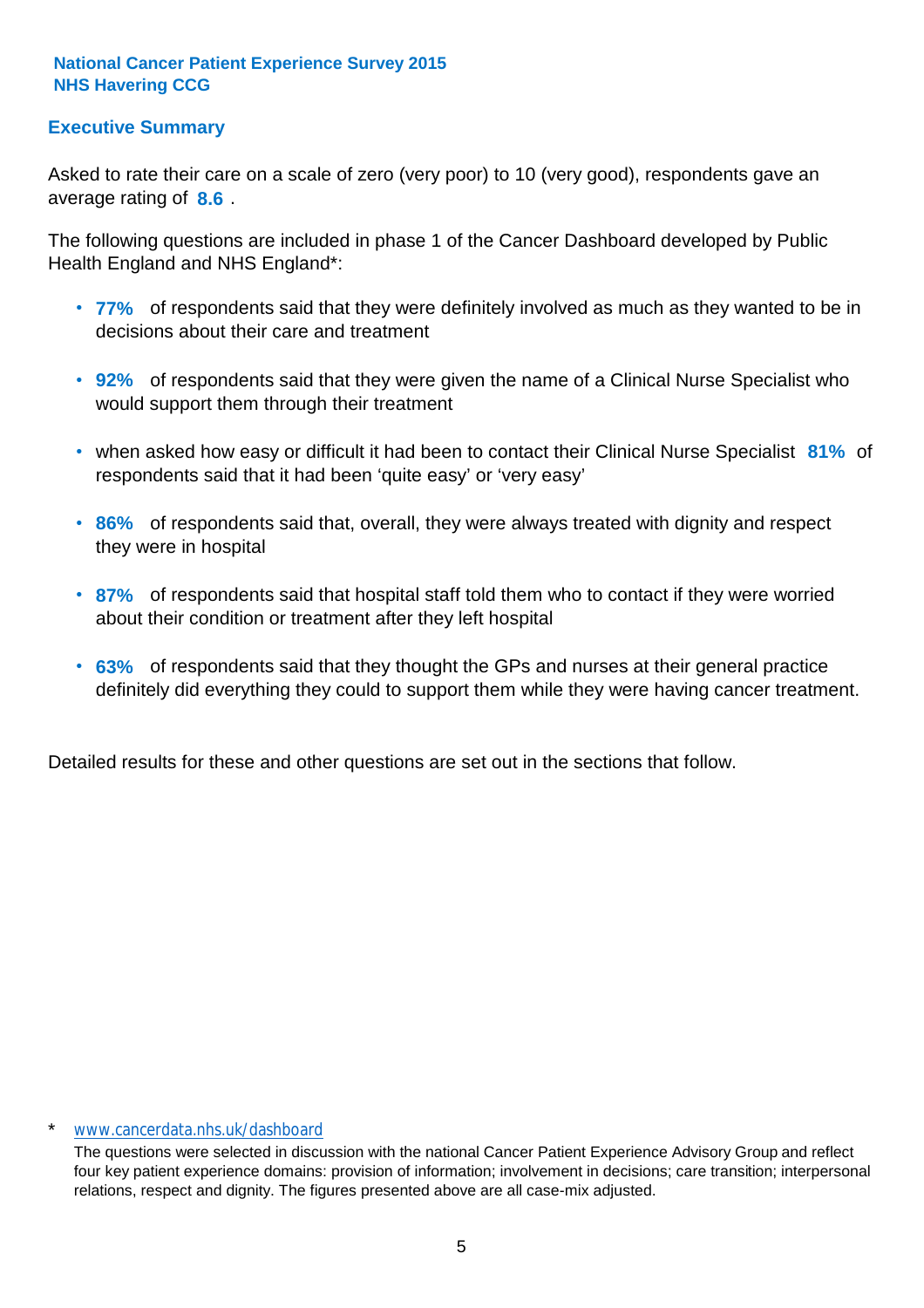# **Questions which scored outside expected range**

|                 |                                                                                            |                                          |                                    | 2015 Case-mix Adjusted              |                                     |                              |
|-----------------|--------------------------------------------------------------------------------------------|------------------------------------------|------------------------------------|-------------------------------------|-------------------------------------|------------------------------|
| Question        |                                                                                            | respondents<br>for this CCG<br>Number of | Percentage for<br>this CCG<br>2015 | Lower limit of<br>expected<br>range | Upper limit o'<br>expected<br>range | Average<br>National<br>Score |
|                 | Seeing your GP                                                                             |                                          |                                    |                                     |                                     |                              |
| Q <sub>1</sub>  | Saw GP once / twice before being told had to go to hospital                                | 268                                      | 82%                                | 71%                                 | 81%                                 | 76%                          |
|                 | Finding out what was wrong with you                                                        |                                          |                                    |                                     |                                     |                              |
| Q8              | Patient told they could bring a family member or friend when<br>first told they had cancer | 310                                      | 70%                                | 74%                                 | 83%                                 | 79%                          |
|                 | Deciding the best treatment for you                                                        |                                          |                                    |                                     |                                     |                              |
| Q14             | Patient given practical advice and support in dealing with side<br>effects of treatment    | 357                                      | 61%                                | 61%                                 | 71%                                 | 66%                          |
|                 | <b>Clinical Nurse Specialist</b>                                                           |                                          |                                    |                                     |                                     |                              |
| Q18             | Patient found it easy to contact their CNS                                                 | 292                                      | 81%                                | 82%                                 | 91%                                 | 87%                          |
|                 | Support for people with cancer                                                             |                                          |                                    |                                     |                                     |                              |
| Q <sub>20</sub> | Hospital staff gave information about support groups                                       | 247                                      | 76%                                | 78%                                 | 88%                                 | 83%                          |
| Q22             | Hospital staff gave information on getting financial help                                  | 186                                      | 43%                                | 47%                                 | 62%                                 | 55%                          |
|                 | Hospital care as an inpatient                                                              |                                          |                                    |                                     |                                     |                              |
| Q <sub>32</sub> | Always / nearly always enough nurses on duty                                               | 226                                      | 56%                                | 60%                                 | 72%                                 | 66%                          |
| Q38             | Given clear written information about what should / should not<br>do post discharge        | 207                                      | 78%                                | 80%                                 | 89%                                 | 84%                          |
| Q39             | Staff told patient who to contact if worried post discharge                                | 210                                      | 87%                                | 90%                                 | 97%                                 | 94%                          |
|                 | Hospital care as a day patient / outpatient                                                |                                          |                                    |                                     |                                     |                              |
| Q42             | Doctor had the right notes and other documentation with them                               | 325                                      | 93%                                | 93%                                 | 98%                                 | 96%                          |
|                 | Care from your general practice                                                            |                                          |                                    |                                     |                                     |                              |
| Q52             | GP given enough information about patient's condition and<br>treatment                     | 283                                      | 93%                                | 93%                                 | 98%                                 | 95%                          |
|                 | Your overall NHS care                                                                      |                                          |                                    |                                     |                                     |                              |
| Q56             | Overall the administration of the care was very good / good                                | 362                                      | 84%                                | 86%                                 | 92%                                 | 89%                          |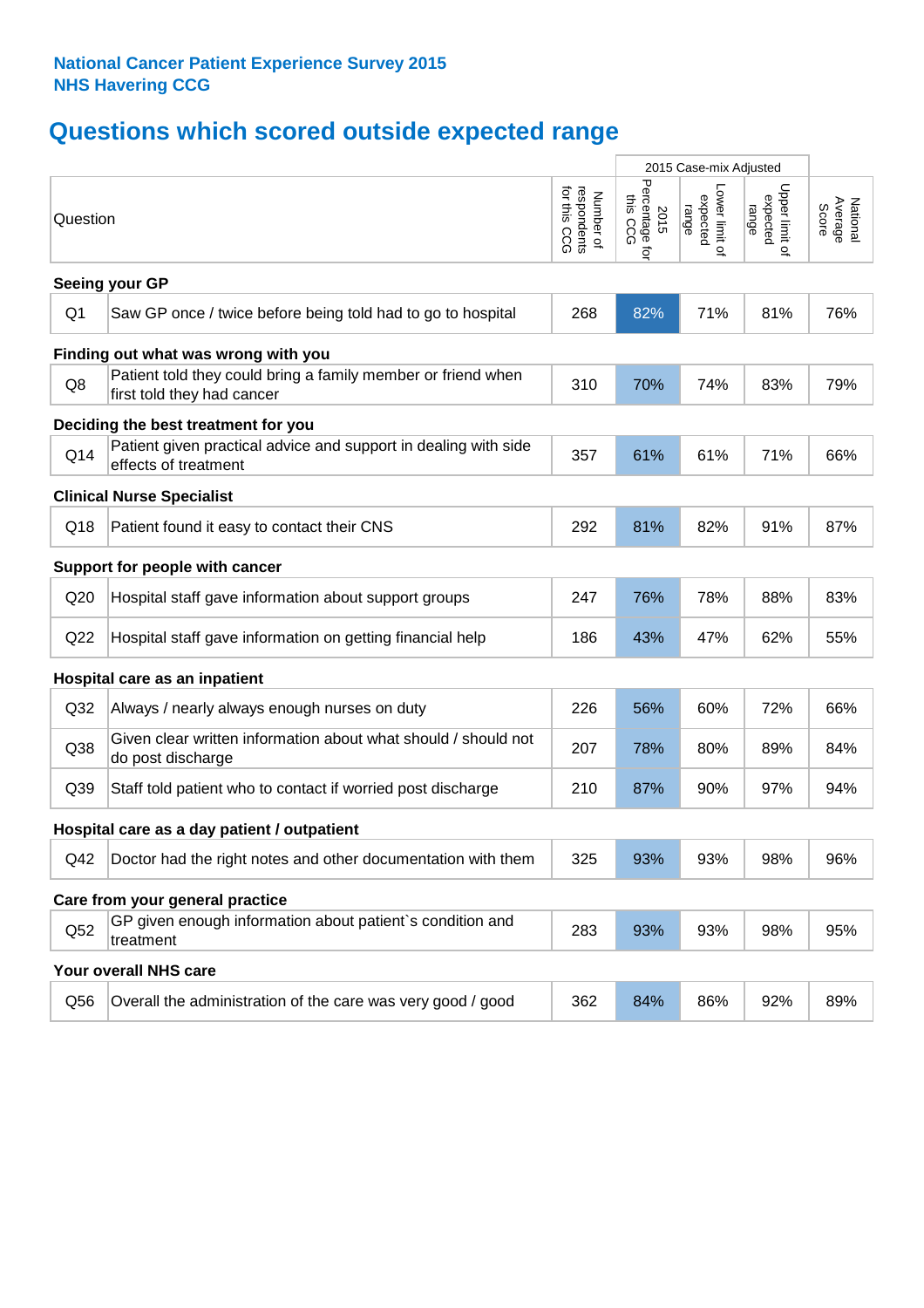# **CCG results**

# **Seeing your GP**



|    |                                                                |                                         |                             |               | 2015 Case-mix Adjusted     |                            |                           |
|----|----------------------------------------------------------------|-----------------------------------------|-----------------------------|---------------|----------------------------|----------------------------|---------------------------|
|    | Question                                                       | respondents<br>Number<br>$\overline{a}$ | 2015<br>Unadjusted<br>Score | 2015<br>Score | Expected<br>range<br>lower | Expected<br>range<br>nbber | National Average<br>Score |
| Q1 | Saw GP once / twice before being told had to go to<br>hospital | 268                                     | 83%                         | 82%           | 71%                        | 81%                        | 76%                       |
| Q2 | Patient thought they were seen as soon as necessary            | 361                                     | 80%                         | 80%           | 78%                        | 86%                        | 82%                       |

|    |                                                                             |                                                 | No. |
|----|-----------------------------------------------------------------------------|-------------------------------------------------|-----|
|    | Beforehand, did you have all the<br>information you needed about your test? | Yes                                             |     |
|    |                                                                             | No, I would have liked more written information |     |
| Q5 |                                                                             | No, I would have liked more verbal information  |     |
|    |                                                                             | I did not need / want any information           |     |
|    |                                                                             | Don't know / can't remember                     |     |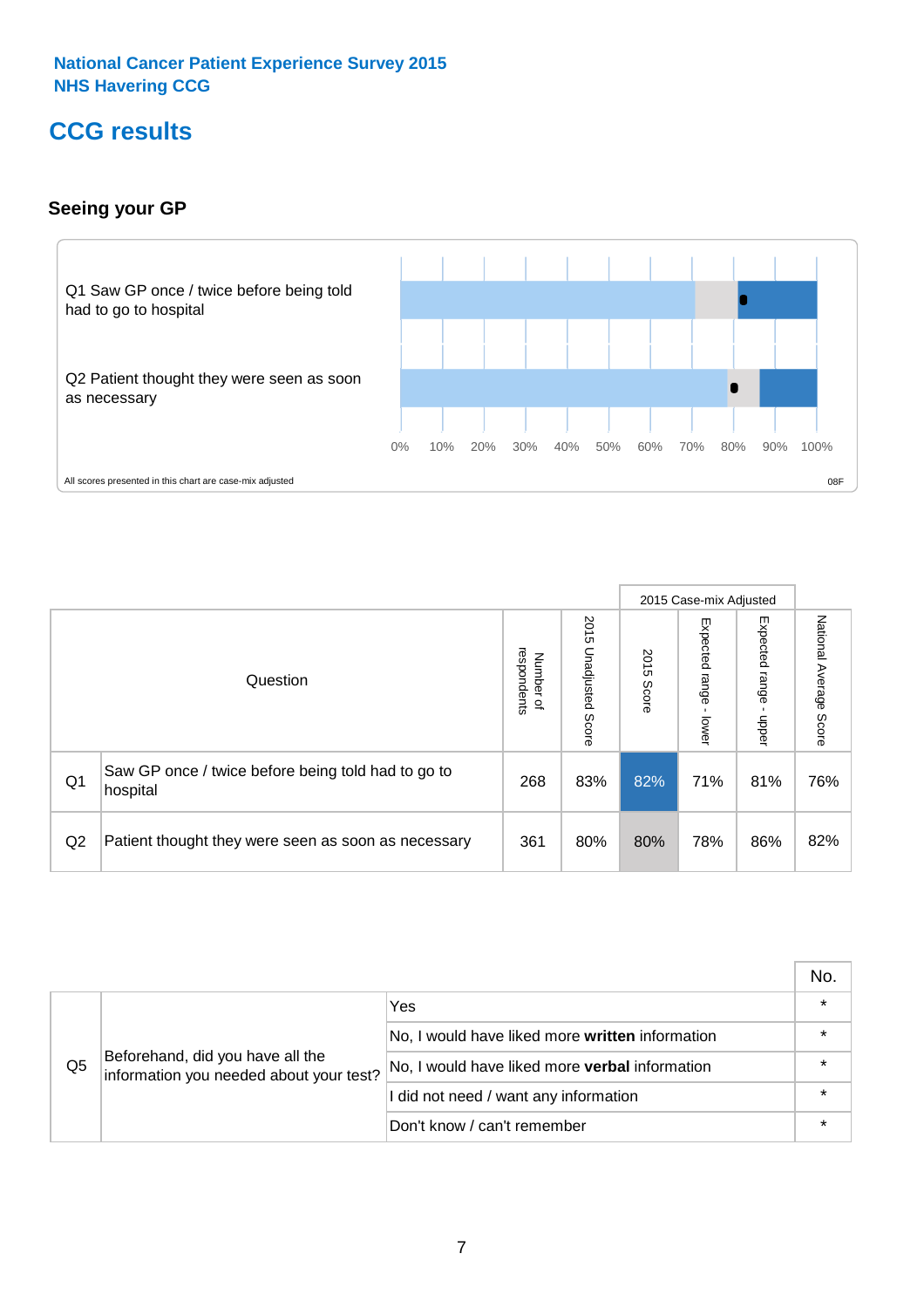## **Diagnostic tests**



|                |                                                                       |                                   |                             |               | 2015 Case-mix Adjusted      |                         |                           |
|----------------|-----------------------------------------------------------------------|-----------------------------------|-----------------------------|---------------|-----------------------------|-------------------------|---------------------------|
|                | Question                                                              | respondents<br>Number<br>$\Omega$ | 2015<br>Unadjusted<br>Score | 2015<br>Score | Expected<br> range<br>lower | Expected range<br>nbber | National Average<br>Score |
| Q <sub>6</sub> | The length of time waiting for the test to be done was<br>about right | 316                               | 84%                         | 84%           | 83%                         | 90%                     | 87%                       |
| Q7             | Given complete explanation of test results in<br>understandable way   | 317                               | 78%                         | 77%           | 74%                         | 83%                     | 79%                       |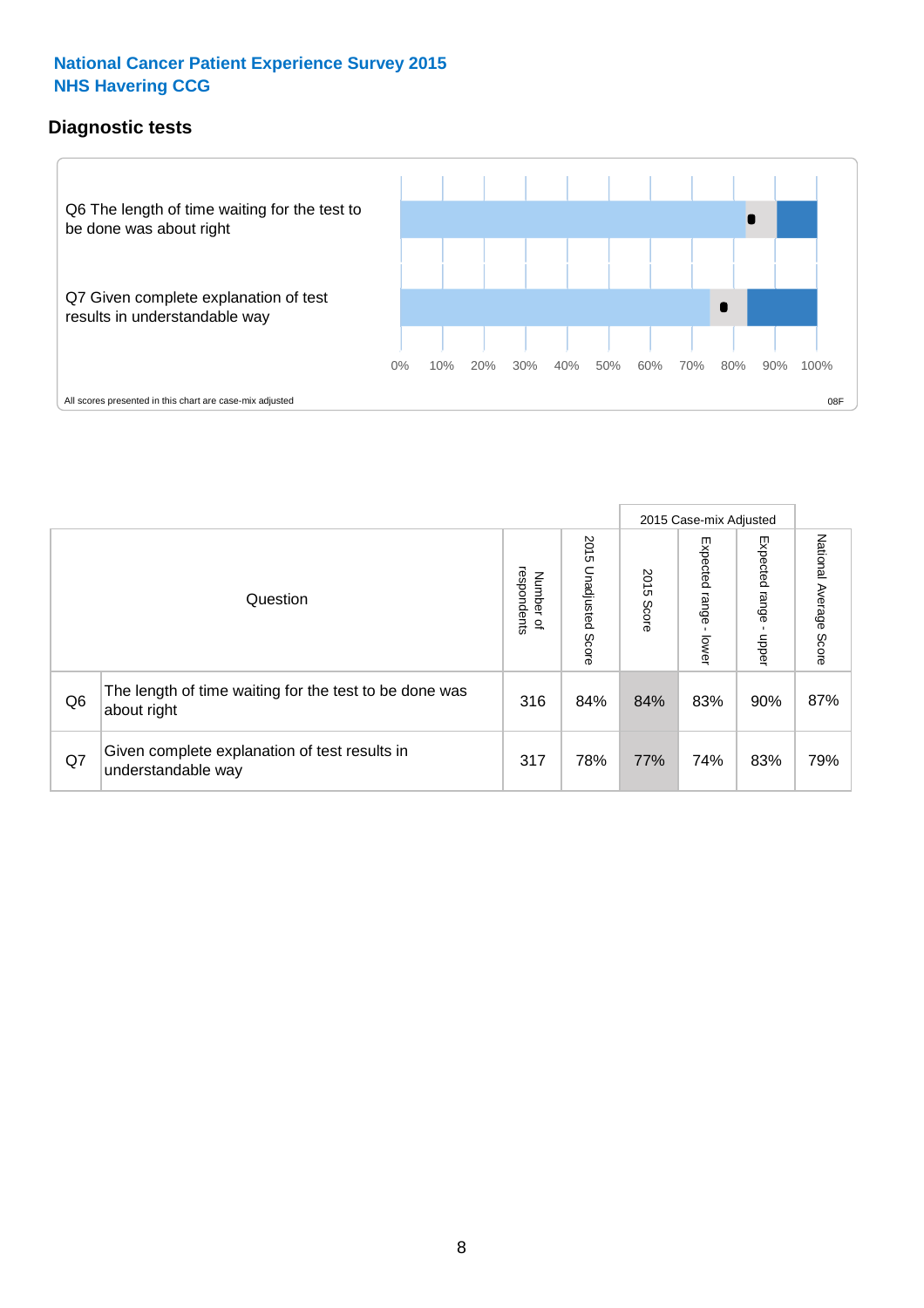#### **Finding out what was wrong with you**



|                 |                                                                                            |                          |                                 |                      | 2015 Case-mix Adjusted                    |                                         |                        |
|-----------------|--------------------------------------------------------------------------------------------|--------------------------|---------------------------------|----------------------|-------------------------------------------|-----------------------------------------|------------------------|
|                 | Question                                                                                   | respondents<br>Number of | 2015<br><b>Unadjusted Score</b> | 2015<br><b>Score</b> | Expected range<br>$\blacksquare$<br>lower | Expected range<br>$\mathbf{r}$<br>nbber | National Average Score |
| Q8              | Patient told they could bring a family member or friend<br>when first told they had cancer | 310                      | 71%                             | 70%                  | 74%                                       | 83%                                     | 79%                    |
| Q9              | Patient felt they were told sensitively that they had cancer                               | 363                      | 86%                             | 85%                  | 81%                                       | 88%                                     | 84%                    |
| Q10             | Patient completely understood the explanation of what<br>was wrong                         | 367                      | 73%                             | 72%                  | 69%                                       | 78%                                     | 73%                    |
| Q <sub>11</sub> | Patient given easy to understand written information<br>about the type of cancer they had  | 301                      | 68%                             | 68%                  | 67%                                       | 77%                                     | 72%                    |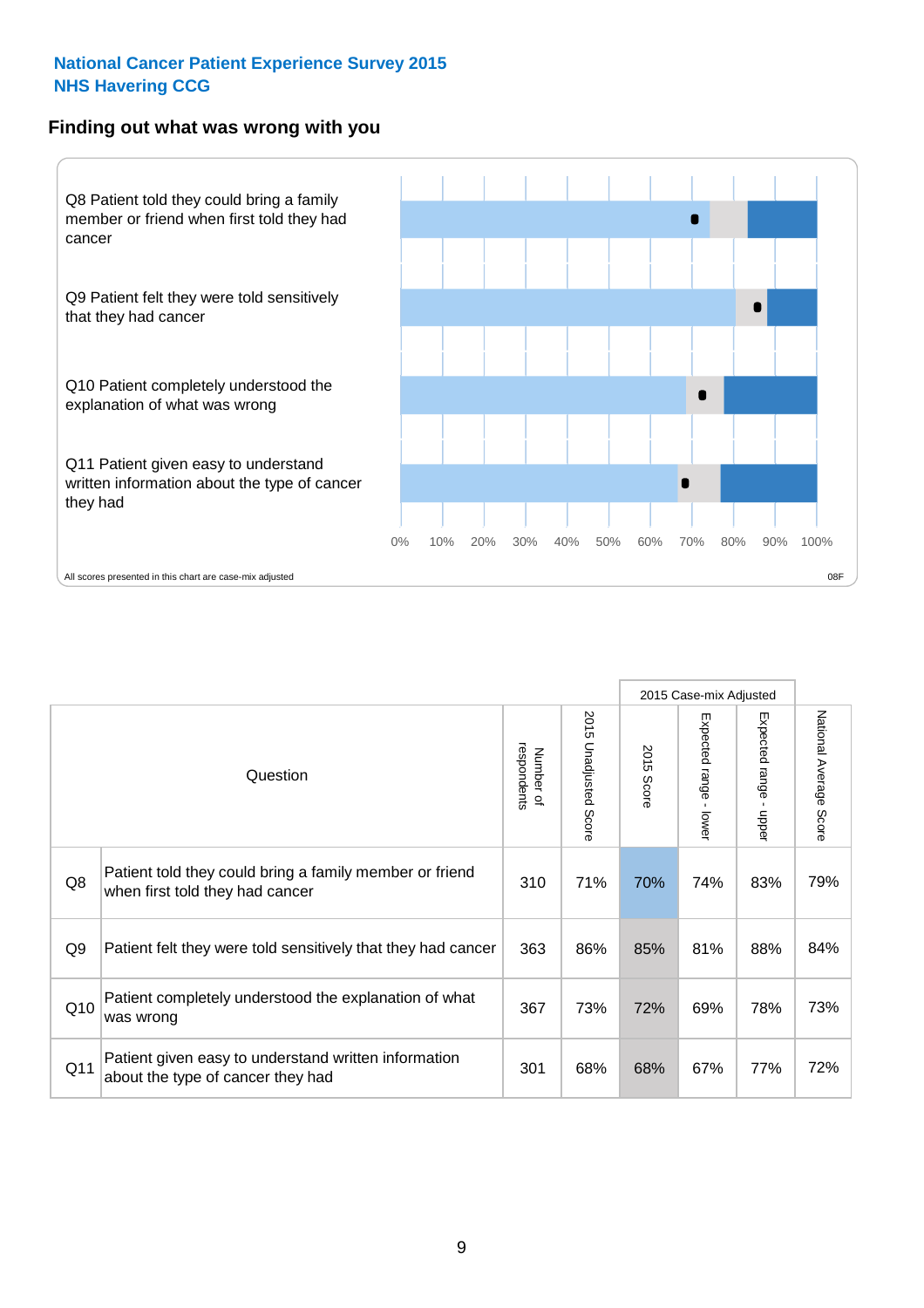## **Finding out what was wrong with you**



|     |                                                                                         |                          |                       |               | 2015 Case-mix Adjusted                  |                           |                        |
|-----|-----------------------------------------------------------------------------------------|--------------------------|-----------------------|---------------|-----------------------------------------|---------------------------|------------------------|
|     | Question                                                                                | respondents<br>Number of | 2015 Unadjusted Score | 2015<br>Score | Expected range<br>$\mathbf{r}$<br>lower | Expected range -<br>nbber | National Average Score |
| Q12 | Patient felt that treatment options were completely<br>explained                        | 316                      | 82%                   | 82%           | 78%                                     | 87%                       | 83%                    |
| Q13 | Possible side effects explained in an understandable way                                | 360                      | 72%                   | 72%           | 68%                                     | 77%                       | 73%                    |
| Q14 | Patient given practical advice and support in dealing with<br>side effects of treatment | 357                      | 61%                   | 61%           | 61%                                     | 71%                       | 66%                    |
| Q15 | Patient definitely told about side effects that could affect<br>them in the future      | 326                      | 52%                   | 52%           | 49%                                     | 60%                       | 54%                    |
| Q16 | Patient definitely involved in decisions about care and<br>treatment                    | 353                      | 77%                   | 77%           | 73%                                     | 82%                       | 78%                    |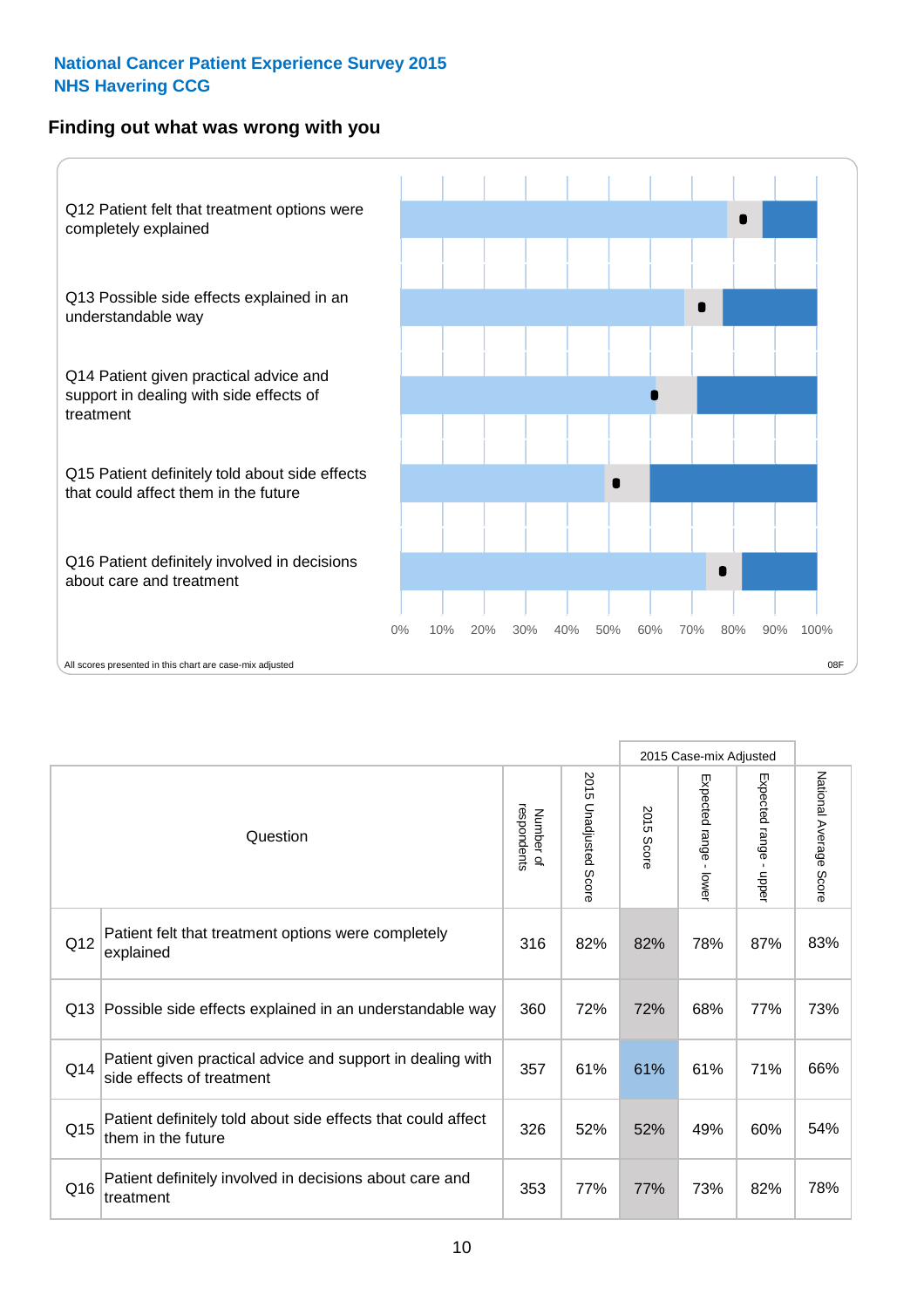### **Clinical Nurse Specialist**



|     |                                                                                     |                          |                       |               | 2015 Case-mix Adjusted  |                         |                        |
|-----|-------------------------------------------------------------------------------------|--------------------------|-----------------------|---------------|-------------------------|-------------------------|------------------------|
|     | Question                                                                            | respondents<br>Number of | 2015 Unadjusted Score | 2015<br>Score | Expected range<br>lower | Expected range<br>nbber | National Average Score |
| Q17 | Patient given the name of the CNS who would support<br>them through their treatment | 350                      | 92%                   | 92%           | 87%                     | 93%                     | 90%                    |
|     | Q18 Patient found it easy to contact their CNS                                      | 292                      | 82%                   | 81%           | 82%                     | 91%                     | 87%                    |
| Q19 | Get understandable answers to important questions all or<br>most of the time        | 272                      | 87%                   | 87%           | 85%                     | 92%                     | 89%                    |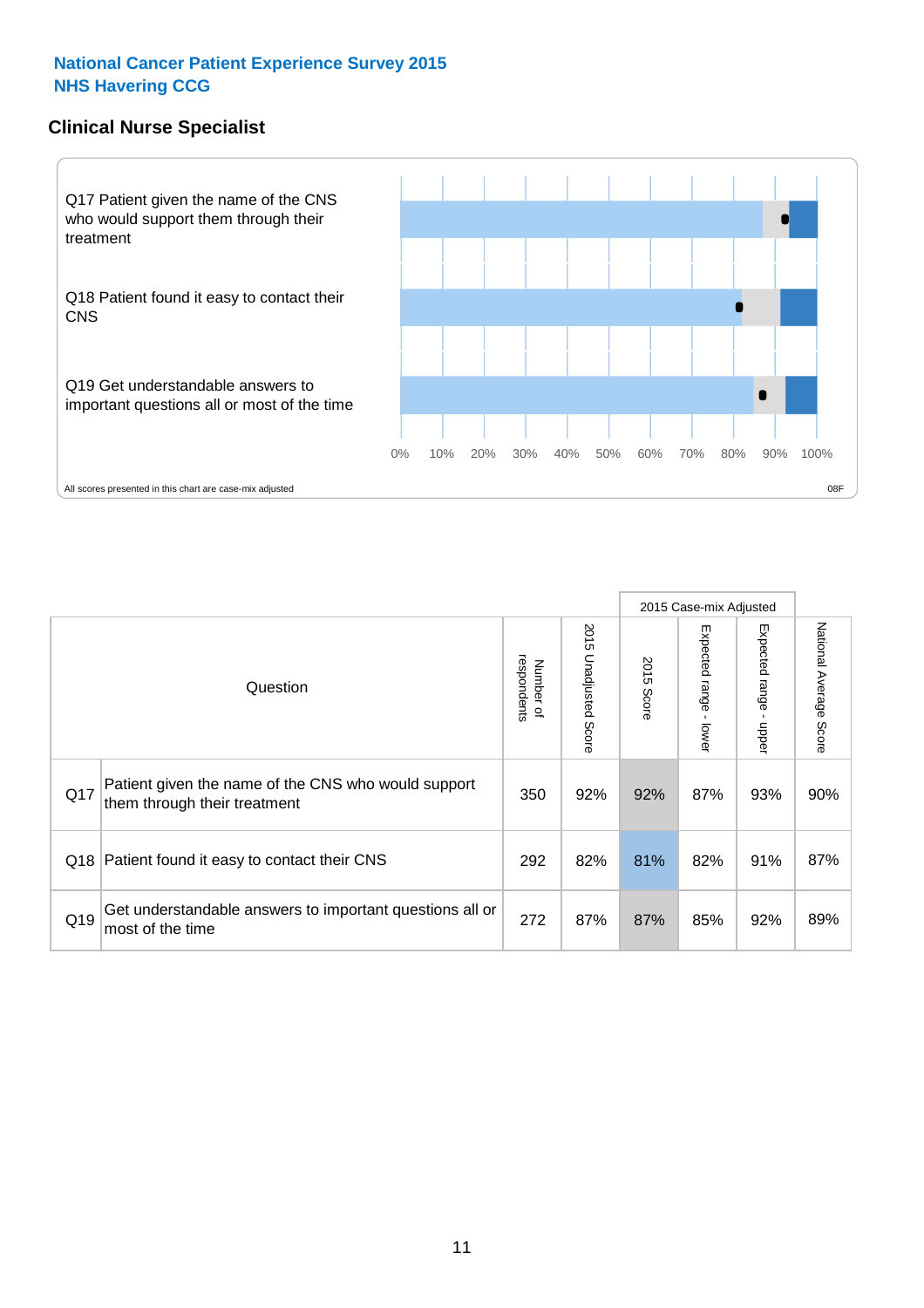#### **Support for people with cancer**



|                 |                                                                                            |                          |                                 |               | 2015 Case-mix Adjusted  |                           |                        |
|-----------------|--------------------------------------------------------------------------------------------|--------------------------|---------------------------------|---------------|-------------------------|---------------------------|------------------------|
|                 | Question                                                                                   | respondents<br>Number of | 2015<br><b>Unadjusted Score</b> | 2015<br>Score | Expected range<br>lower | Expected range<br>- nbber | National Average Score |
| Q <sub>20</sub> | Hospital staff gave information about support groups                                       | 247                      | 75%                             | 76%           | 78%                     | 88%                       | 83%                    |
| Q <sub>21</sub> | Hospital staff gave information about impact cancer could<br>have on day to day activities | 234                      | 80%                             | 80%           | 76%                     | 86%                       | 81%                    |
| Q <sub>22</sub> | Hospital staff gave information on getting financial help                                  | 186                      | 43%                             | 43%           | 47%                     | 62%                       | 55%                    |
| Q <sub>23</sub> | Hospital staff told patient they could get free prescriptions                              | 170                      | 83%                             | 83%           | 74%                     | 86%                       | 80%                    |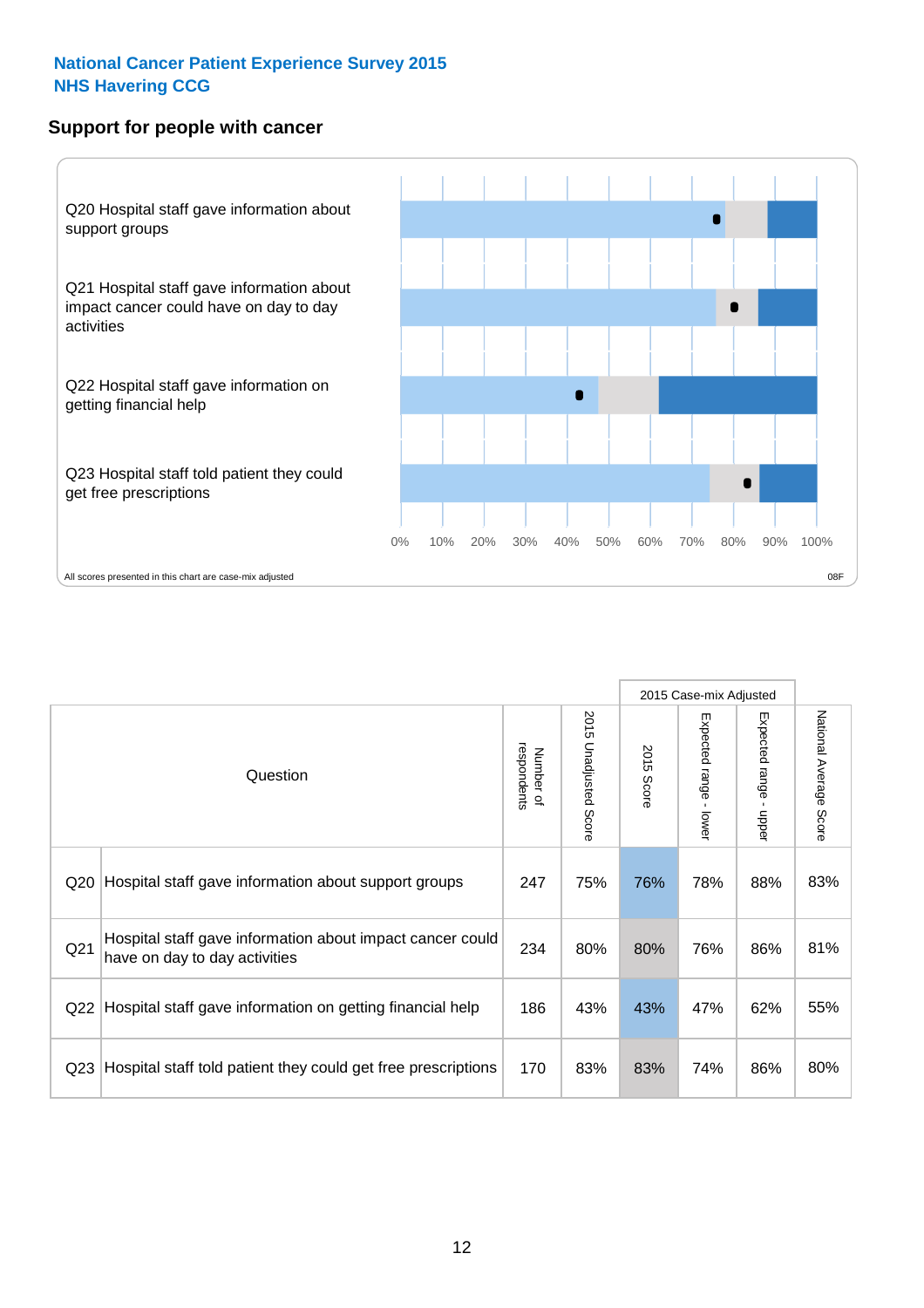# **Operations**



|     |                                                                 |                                         |                             |               | 2015 Case-mix Adjusted     |                           |                              |
|-----|-----------------------------------------------------------------|-----------------------------------------|-----------------------------|---------------|----------------------------|---------------------------|------------------------------|
|     | Question                                                        | respondents<br>Number<br>$\overline{a}$ | 2015<br>Unadjusted<br>Score | 2015<br>Score | Expected<br>range<br>lower | Expected<br>range<br>ddoe | National<br>Average<br>Score |
| Q26 | Staff explained how operation had gone in<br>understandable way | 191                                     | 73%                         | 72%           | 72%                        | 83%                       | 78%                          |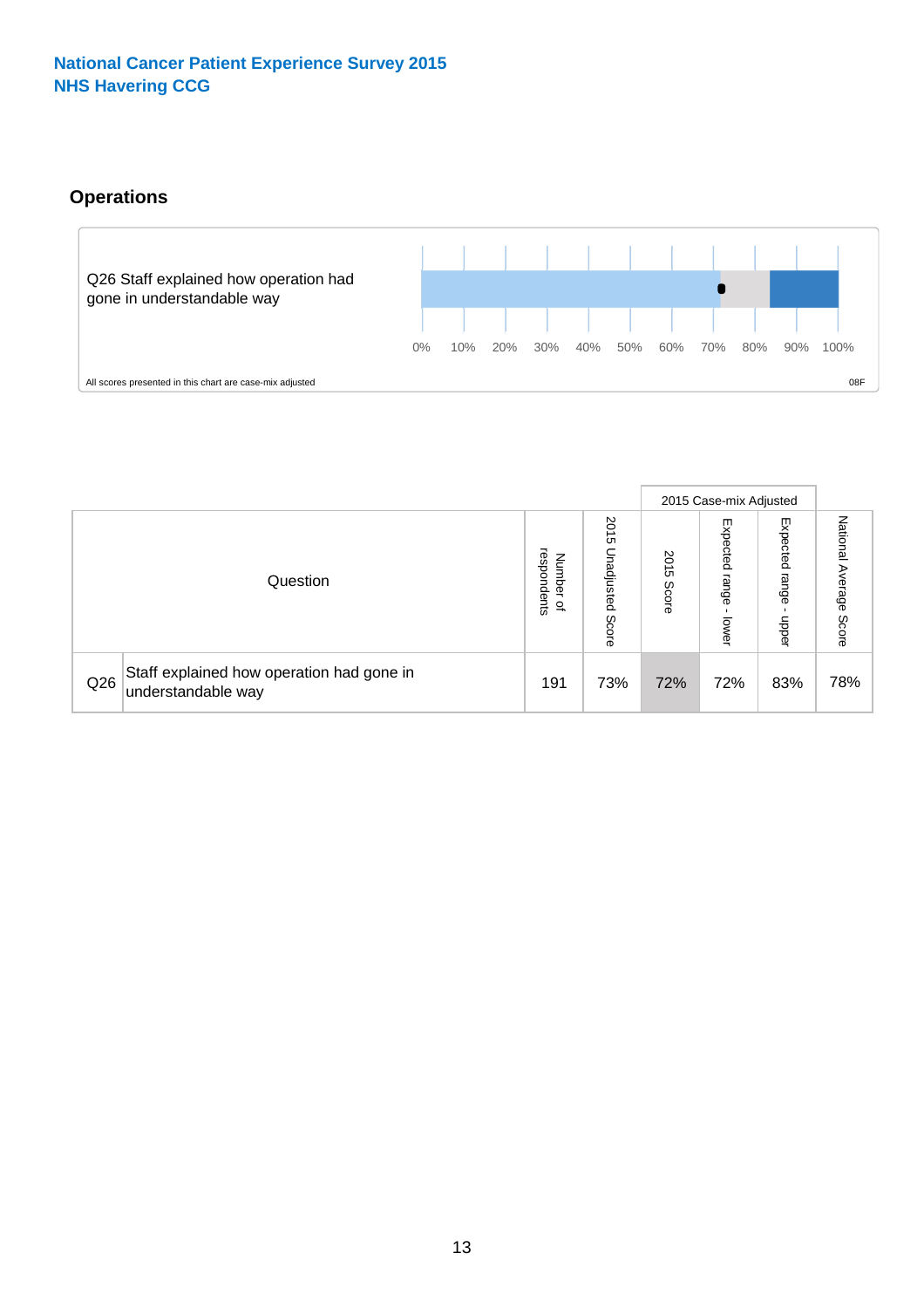# **Hospital care as an inpatient (Part 1 of 3)**



All scores presented in this chart are case-mix adjusted  $08F$ 

|                 |                                                                                           |                          |                                 |                      | 2015 Case-mix Adjusted                  |                                           |                        |
|-----------------|-------------------------------------------------------------------------------------------|--------------------------|---------------------------------|----------------------|-----------------------------------------|-------------------------------------------|------------------------|
|                 | Question                                                                                  | respondents<br>Number of | 2015<br><b>Unadjusted Score</b> | 2015<br><b>Score</b> | Expected range<br>$\mathbf{r}$<br>lower | Expected range<br>$\blacksquare$<br>nbber | National Average Score |
| Q28             | Groups of doctors or nurses did not talk in front of patient<br>as if they were not there | 226                      | 77%                             | 77%                  | 76%                                     | 86%                                       | 81%                    |
| Q29             | Patient had confidence and trust in all doctors treating<br>them                          | 226                      | 82%                             | 82%                  | 79%                                     | 89%                                       | 84%                    |
| Q30             | Patient's family or someone close definitely had<br>opportunity to talk to doctor         | 195                      | 71%                             | 71%                  | 66%                                     | 78%                                       | 72%                    |
| Q <sub>31</sub> | Patient had confidence and trust in all ward nurses                                       | 227                      | 70%                             | 70%                  | 67%                                     | 78%                                       | 72%                    |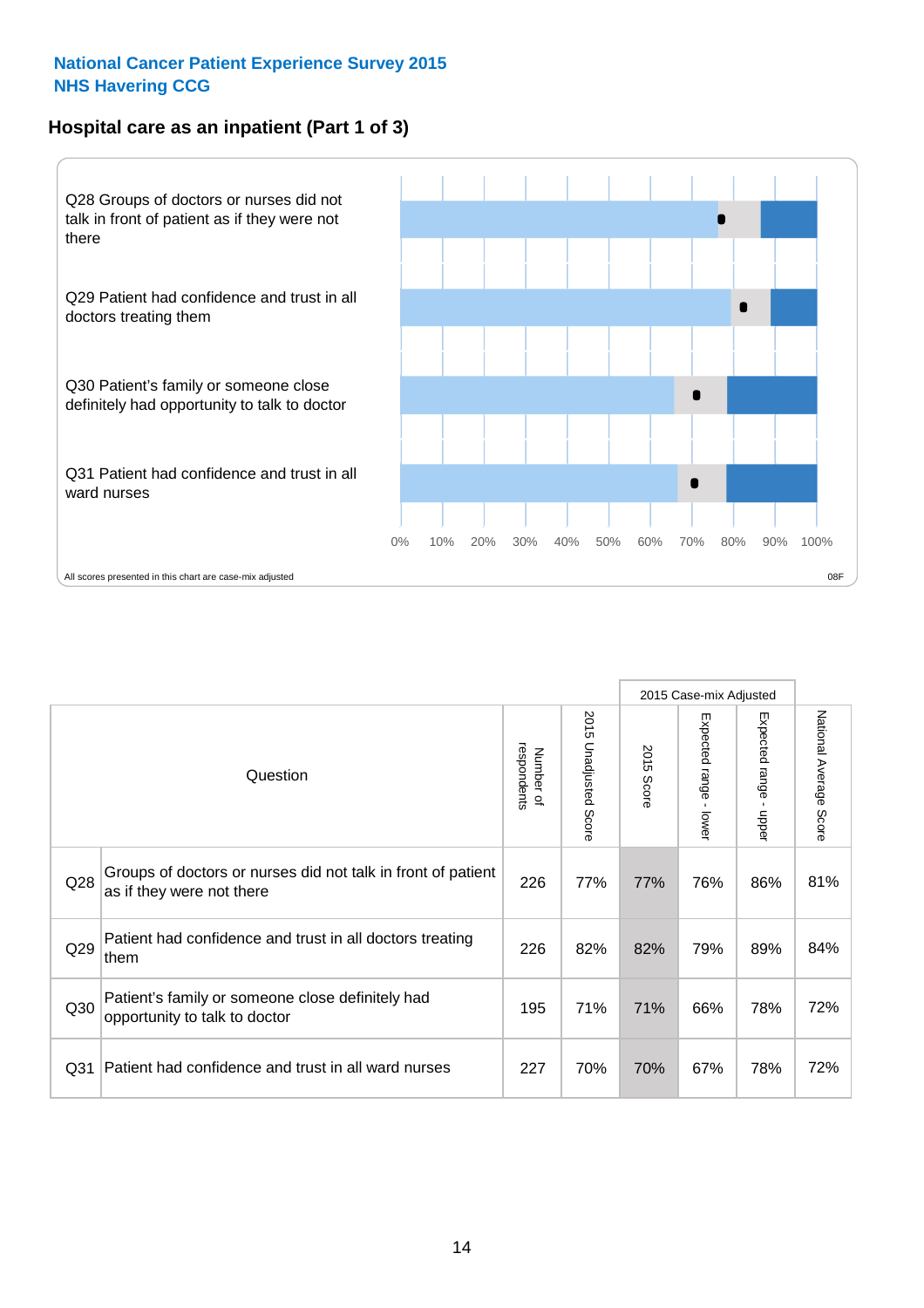## **Hospital care as an inpatient (Part 2 of 3)**



|                 |                                                                         |                          |                                 |               | 2015 Case-mix Adjusted                  |                                           |                        |
|-----------------|-------------------------------------------------------------------------|--------------------------|---------------------------------|---------------|-----------------------------------------|-------------------------------------------|------------------------|
|                 | Question                                                                | respondents<br>Number of | 2015<br><b>Unadjusted Score</b> | 2015<br>Score | Expected range<br>$\mathbf{r}$<br>lower | Expected range<br>$\blacksquare$<br>nbber | National Average Score |
| Q <sub>32</sub> | Always / nearly always enough nurses on duty                            | 226                      | 56%                             | 56%           | 60%                                     | 72%                                       | 66%                    |
| Q <sub>33</sub> | All staff asked patient what name they preferred to be<br>called by     | 223                      | 62%                             | 62%           | 57%                                     | 76%                                       | 67%                    |
| Q34             | Always given enough privacy when discussing condition<br>or treatment   | 227                      | 81%                             | 81%           | 80%                                     | 89%                                       | 85%                    |
| Q35             | Patient was able to discuss worries or fears with staff<br>during visit | 170                      | 46%                             | 46%           | 44%                                     | 59%                                       | 52%                    |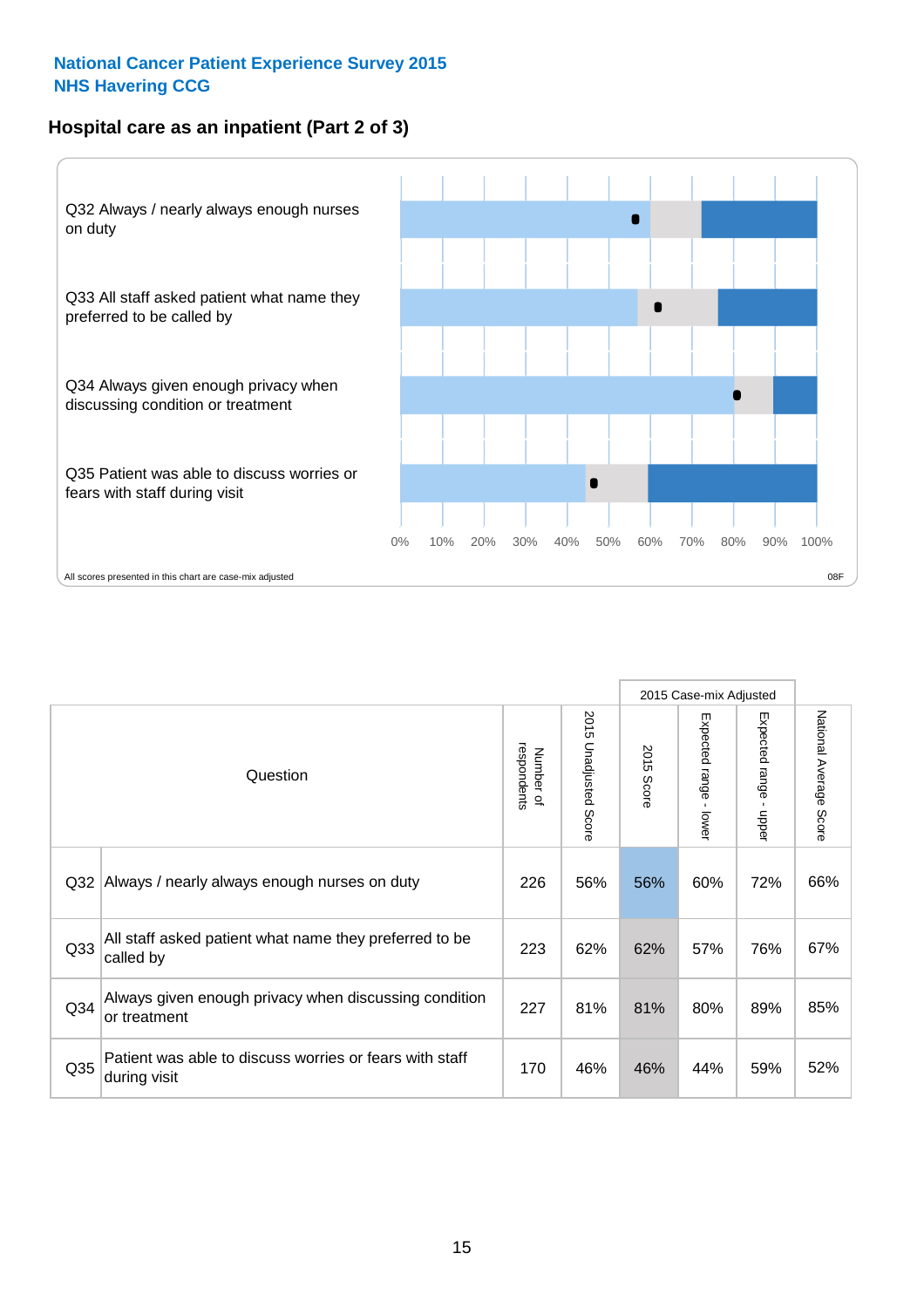## **Hospital care as an inpatient (Part 3 of 3)**



|                 |                                                                                     |                          |                             |               | 2015 Case-mix Adjusted  |                           |                        |
|-----------------|-------------------------------------------------------------------------------------|--------------------------|-----------------------------|---------------|-------------------------|---------------------------|------------------------|
|                 | Question                                                                            | respondents<br>Number of | 2015<br>Unadjusted<br>Score | 2015<br>Score | Expected range<br>lower | Expected range<br>- nbbeu | National Average Score |
| Q36             | Hospital staff definitely did everything to help control pain                       | 195                      | 85%                         | 85%           | 79%                     | 89%                       | 84%                    |
| Q <sub>37</sub> | Always treated with respect and dignity by staff                                    | 225                      | 86%                         | 86%           | 83%                     | 92%                       | 87%                    |
| Q38             | Given clear written information about what should / should<br>not do post discharge | 207                      | 77%                         | 78%           | 80%                     | 89%                       | 84%                    |
| Q39             | Staff told patient who to contact if worried post discharge                         | 210                      | 88%                         | 87%           | 90%                     | 97%                       | 94%                    |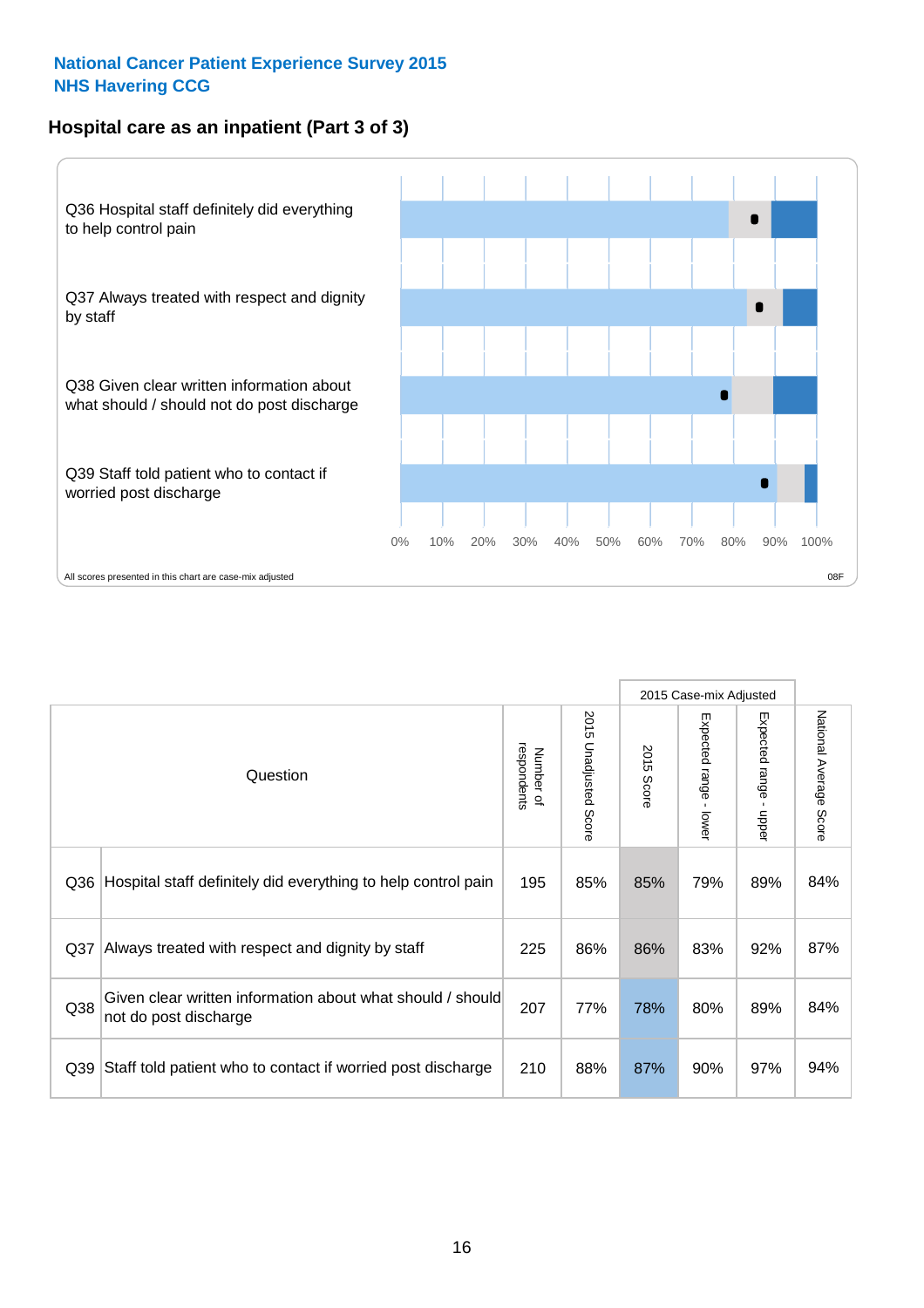## **Hospital care as a day patient / outpatient (Part 1 of 2)**



|     |                                                                                    |                          |                                 |                      | 2015 Case-mix Adjusted                    |                                           |                        |
|-----|------------------------------------------------------------------------------------|--------------------------|---------------------------------|----------------------|-------------------------------------------|-------------------------------------------|------------------------|
|     | Question                                                                           | respondents<br>Number of | 2015<br><b>Unadjusted Score</b> | 2015<br><b>Score</b> | Expected range<br>$\blacksquare$<br>lower | Expected range<br>$\blacksquare$<br>nbber | National Average Score |
| Q41 | Patient was able to discuss worries or fears with staff<br>during visit            | 283                      | 68%                             | 68%                  | 65%                                       | 76%                                       | 70%                    |
| Q42 | Doctor had the right notes and other documentation with<br>them                    | 325                      | 93%                             | 93%                  | 93%                                       | 98%                                       | 96%                    |
| Q44 | Beforehand patient had all information needed about<br>radiotherapy treatment      | 112                      | 85%                             | 84%                  | 80%                                       | 92%                                       | 86%                    |
| Q45 | Patient given understandable information about whether<br>radiotherapy was working | 96                       | 61%                             | 61%                  | 50%                                       | 69%                                       | 60%                    |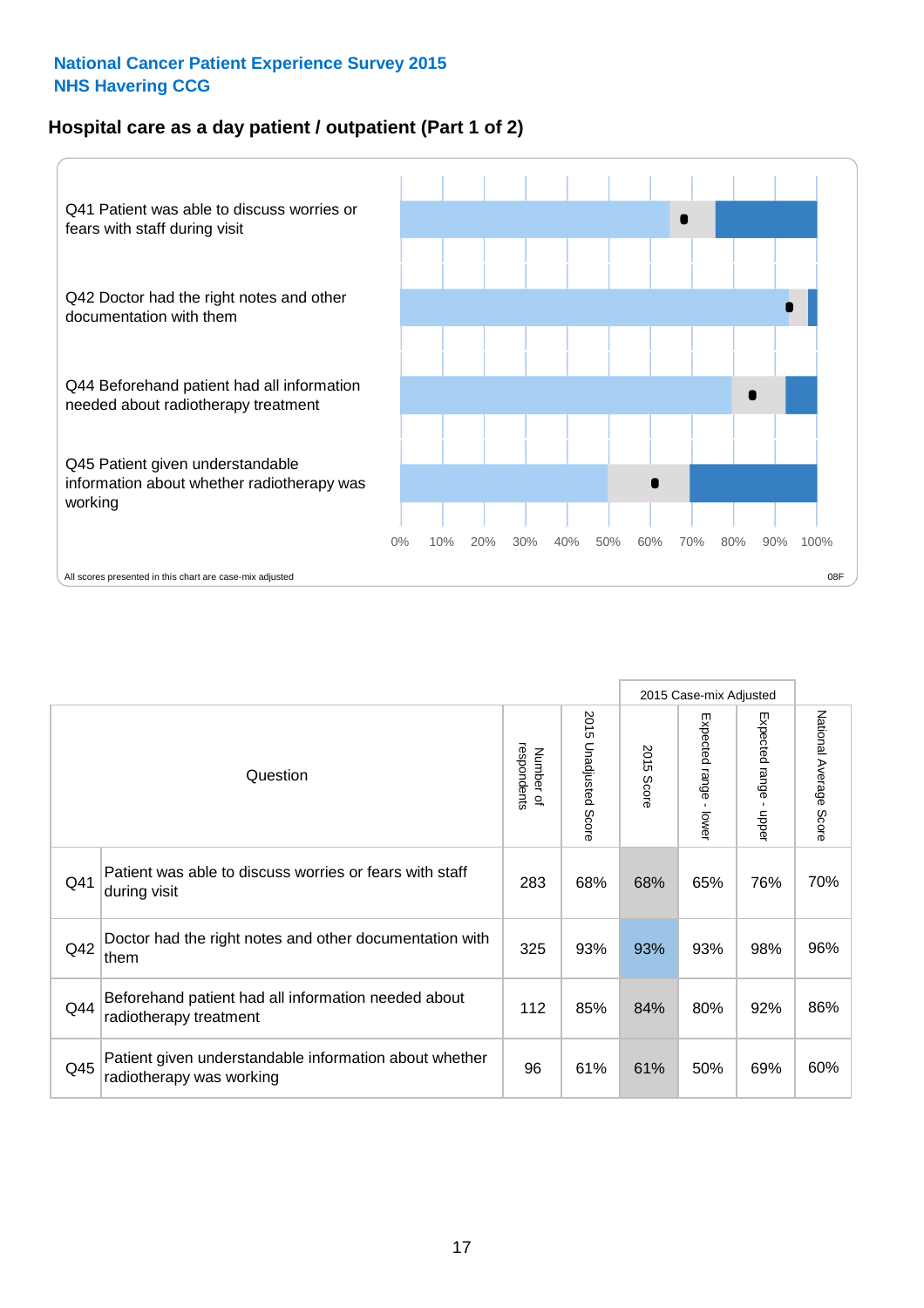### **Hospital care as a day patient / outpatient (Part 2 of 2)**



|     |                                                                                    |                                       |                             |               |                              | 2015 Case-mix Adjusted  |                           |
|-----|------------------------------------------------------------------------------------|---------------------------------------|-----------------------------|---------------|------------------------------|-------------------------|---------------------------|
|     | Question                                                                           | respondents<br>Number<br>$\mathbf{Q}$ | 2015<br>Unadjusted<br>Score | 2015<br>Score | Expected<br>I range<br>lower | Expected range<br>nbber | National Average<br>Score |
| Q47 | Beforehand patient had all information needed about<br>chemotherapy treatment      | 193                                   | 82%                         | 82%           | 79%                          | 89%                     | 84%                       |
| Q48 | Patient given understandable information about whether<br>chemotherapy was working | 174                                   | 68%                         | 68%           | 61%                          | 75%                     | 68%                       |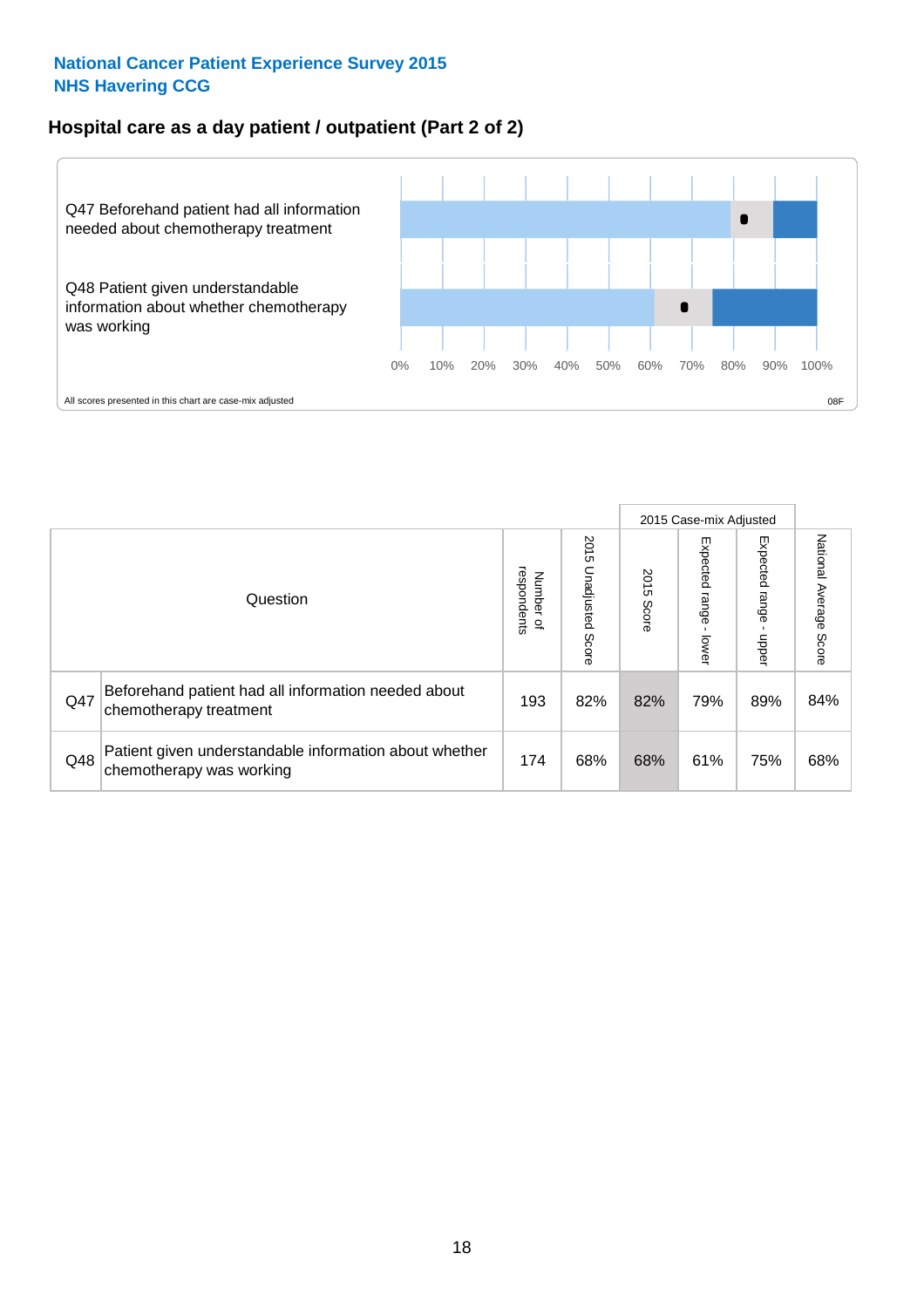#### **Home care and support**



2015 Case-mix Adjusted 2015 Unadjusted Score Expected range - upper National Average Score 2015 Unadjusted Score Expected range - lower National Average Score Expected range - lower Expected range - upper Number of<br>respondents 2015 Score respondents 2015 Score Number of Question Hospital staff gave family or someone close all the  $Q49$  information needed to help with care at home  $295 \begin{array}{|l} \end{array}$  54% 54% 52% 63% 58% Patient definitely given enough support from health or  $\frac{1}{250}$  social services during treatment  $\frac{1}{212}$  55% 53% 46% 62% 54% Patient definitely given enough support from health or Q51 social services after treatment 124 | 46% 44% 36% 54% 45%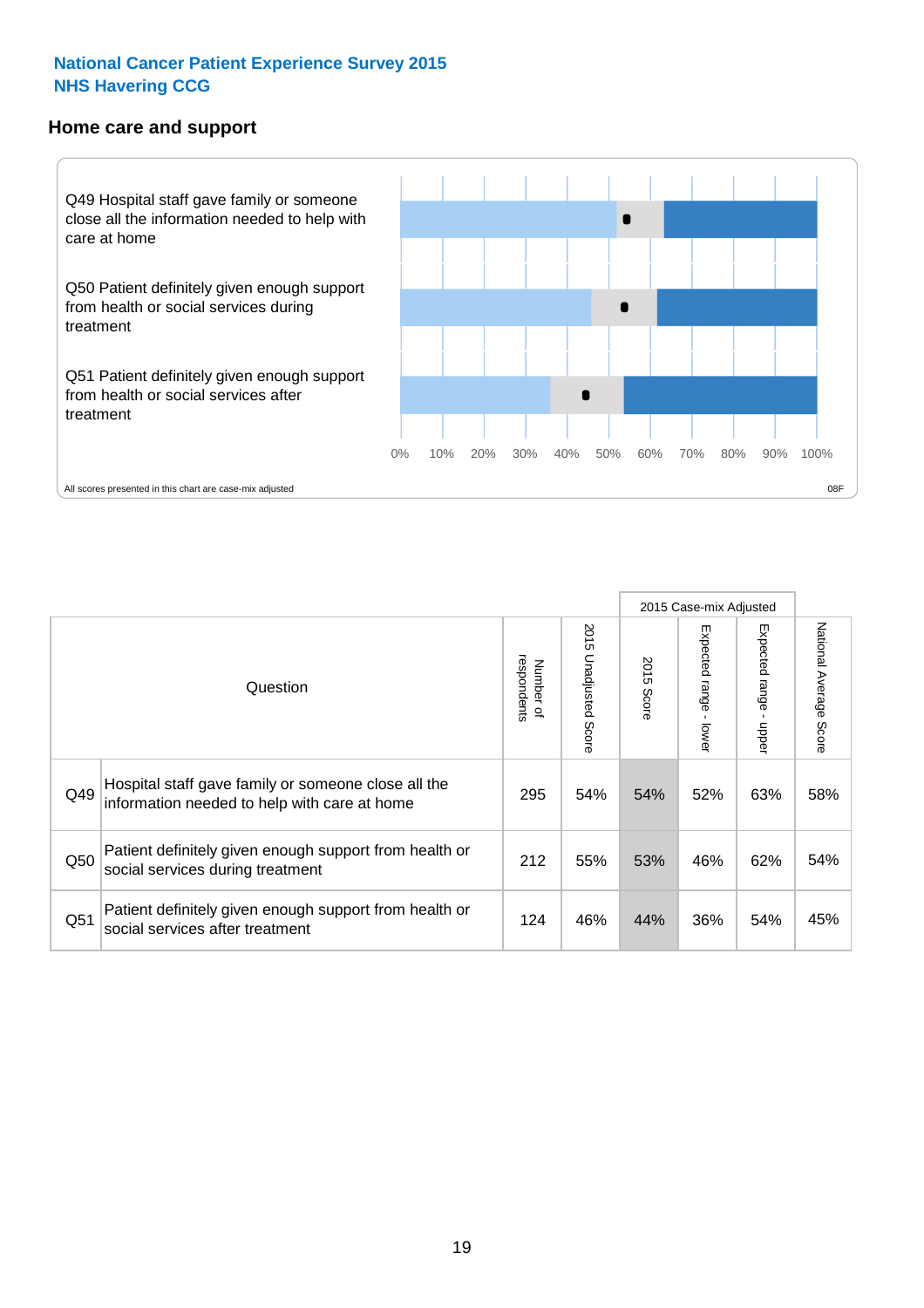# **Care from your general practice**



|     |                                                                           |                                   |                             |               |                                   | 2015 Case-mix Adjusted     |                           |
|-----|---------------------------------------------------------------------------|-----------------------------------|-----------------------------|---------------|-----------------------------------|----------------------------|---------------------------|
|     | Question                                                                  | respondents<br>Number<br>$\Omega$ | 2015<br>Unadjusted<br>Score | 2015<br>Score | Expected<br><b>Lange</b><br>lower | Expected<br>range<br>doper | National Average<br>Score |
| Q52 | GP given enough information about patient's condition<br>and treatment    | 283                               | 93%                         | 93%           | 93%                               | 98%                        | 95%                       |
| Q53 | Practice staff definitely did everything they could to<br>support patient | 225                               | 63%                         | 63%           | 56%                               | 69%                        | 63%                       |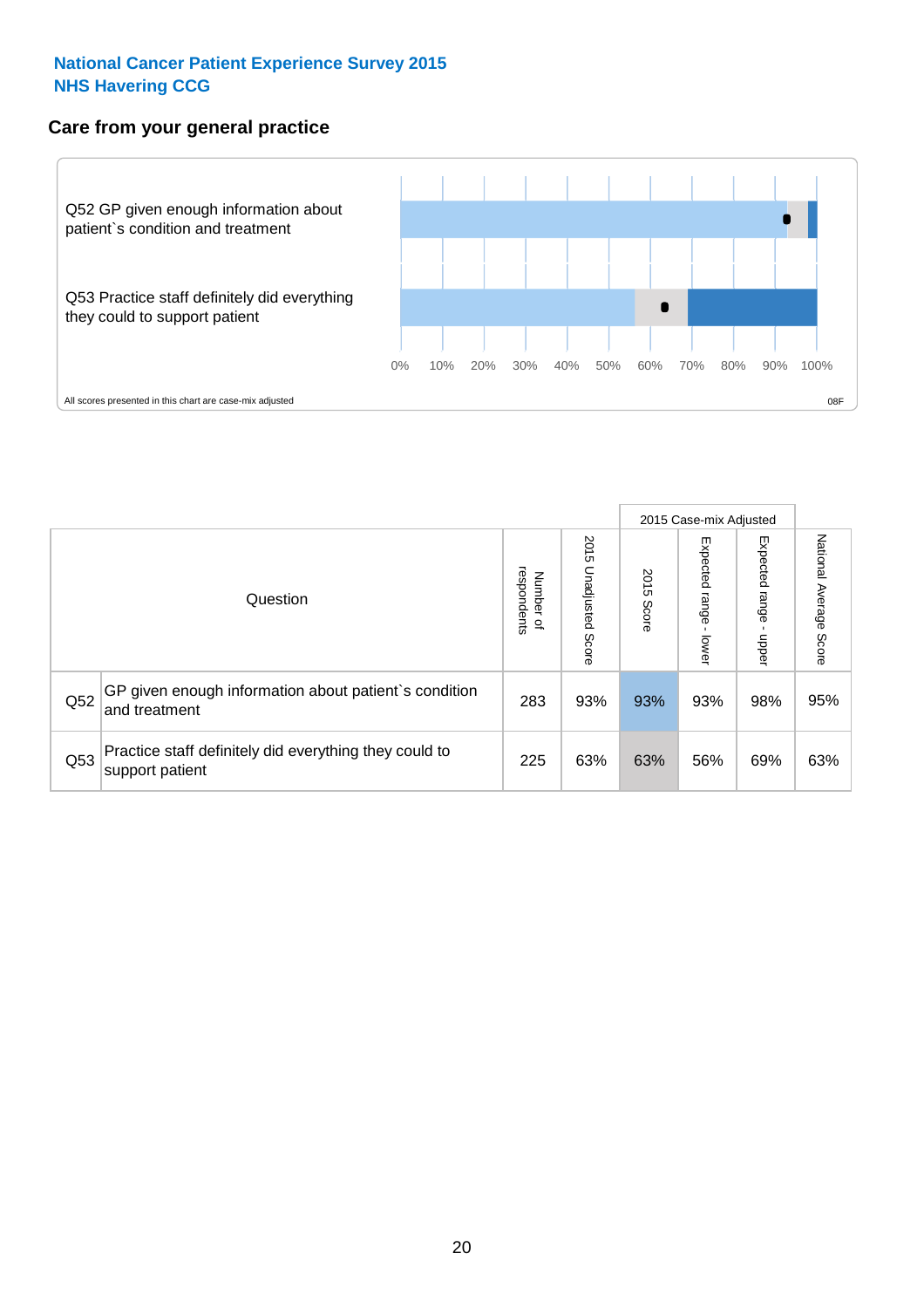# **Your overall NHS care (Part 1 of 2)**



|     |                                                                    |                          | 2015 Case-mix Adjusted          |               |                         |                                         |                        |
|-----|--------------------------------------------------------------------|--------------------------|---------------------------------|---------------|-------------------------|-----------------------------------------|------------------------|
|     | Question                                                           | respondents<br>Number of | 2015<br><b>Unadjusted Score</b> | 2015<br>Score | Expected range<br>lower | Expected range<br>$\mathbf{r}$<br>nbber | National Average Score |
| Q54 | Hospital and community staff always worked well together           | 353                      | 59%                             | 59%           | 55%                     | 66%                                     | 61%                    |
| Q55 | Patient given a care plan                                          | 273                      | 29%                             | 29%           | 27%                     | 39%                                     | 33%                    |
| Q56 | Overall the administration of the care was very good /<br>good     | 362                      | 84%                             | 84%           | 86%                     | 92%                                     | 89%                    |
| Q57 | Length of time for attending clinics and appointments was<br>right | 366                      | 64%                             | 64%           | 59%                     | 73%                                     | 66%                    |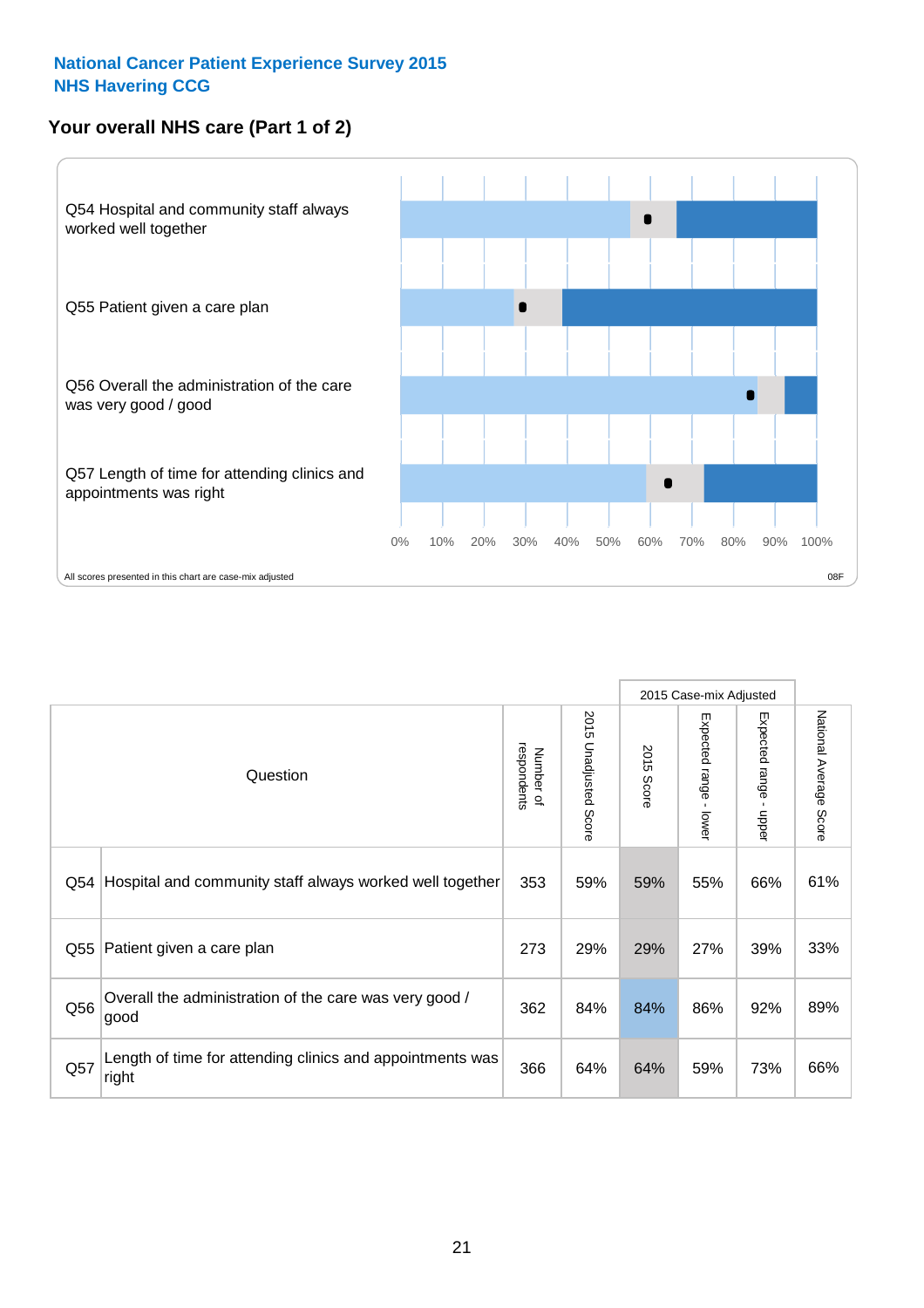# **Your overall NHS care (Part 2 of 2)**



|     |                                                       |                                              |                             |               |                            | 2015 Case-mix Adjusted     |                        |
|-----|-------------------------------------------------------|----------------------------------------------|-----------------------------|---------------|----------------------------|----------------------------|------------------------|
|     | Question                                              | respondents<br>Number<br>$\overline{\sigma}$ | 2015<br>Unadjusted<br>Score | 2015<br>Score | Expected<br>range<br>lower | Expected<br>range<br>doper | National Average Score |
| Q58 | Taking part in cancer research discussed with patient | 353                                          | 24%                         | 24%           | 21%                        | 36%                        | 28%                    |



|     |                                                                        |                                              |                             |               |                                         | 2015 Case-mix Adjusted                          |                        |
|-----|------------------------------------------------------------------------|----------------------------------------------|-----------------------------|---------------|-----------------------------------------|-------------------------------------------------|------------------------|
|     | Question                                                               | respondents<br>Number<br>$\overline{\sigma}$ | 2015<br>Unadjusted<br>Score | 2015<br>Score | OWer<br>limit<br>range<br>٩<br>expected | Upper<br>jimit<br>range<br>$\Omega$<br>expected | National Average Score |
| Q59 | Patient's average rating of care scored from very poor to<br>very good | 357                                          | 8.6                         | 8.6           | 8.5                                     | 8.9                                             | 8.7                    |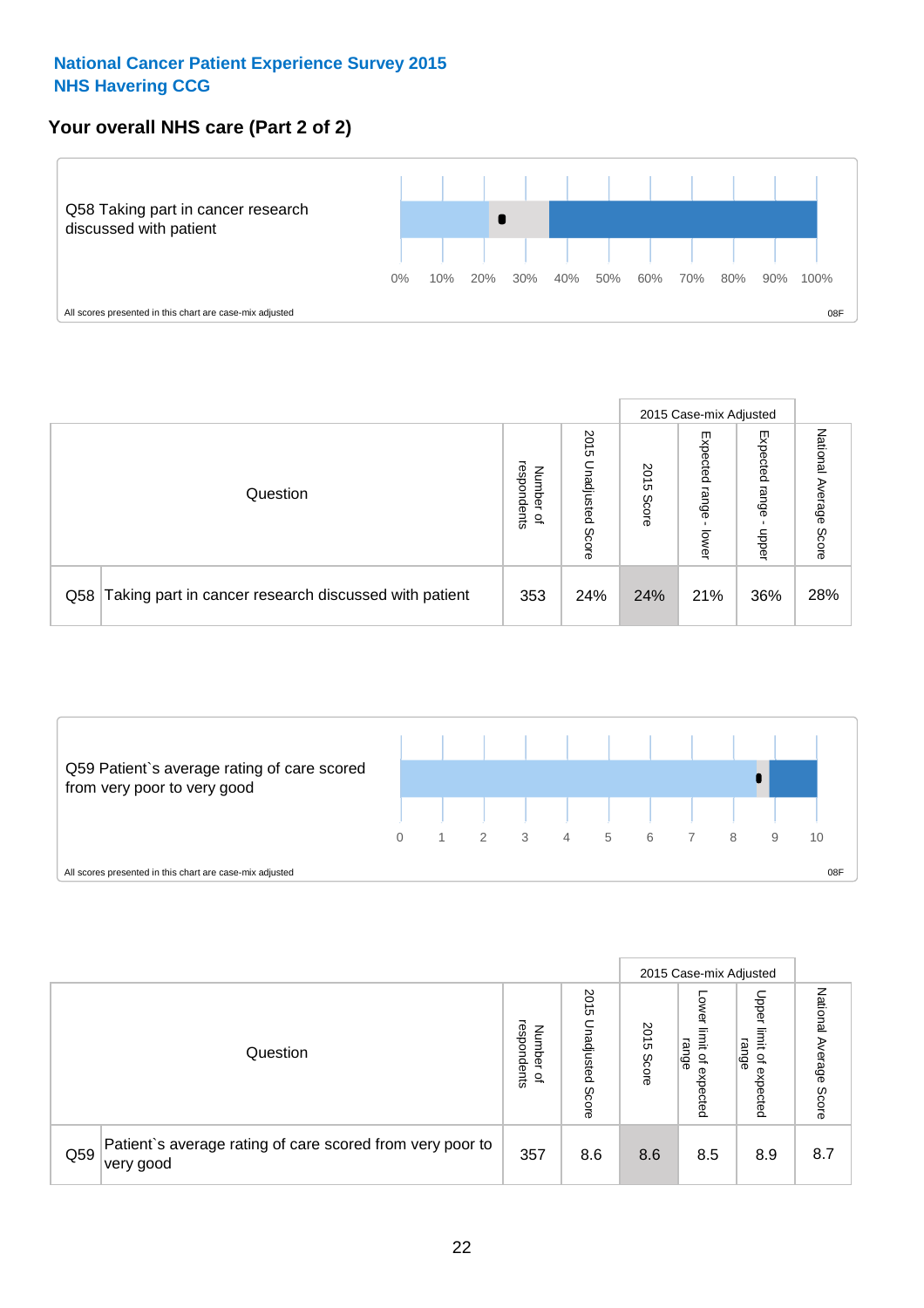# **Comparisons by tumour group for this CCG**

The following tables show the unadjusted CCG and the national percentage scores for each question broken down by tumour group. Where a cell in the table contains an asterisk this indicates that the number of patients in that group was below 21 and too small to display. Where a cell in the table contains "n.a." this indicates that there were no respondents for that tumour group.

# **Seeing your GP**

|                      | Q1. Saw GP once /<br>had to go to hospital | twice before being told | Q2. Patient thought<br>they were seen as<br>soon as necessary |                 |  |
|----------------------|--------------------------------------------|-------------------------|---------------------------------------------------------------|-----------------|--|
| <b>Cancer type</b>   | This CCG <sup>\$</sup>                     | <b>National</b>         | This CCG <sup>\$</sup>                                        | <b>National</b> |  |
| Brain / CNS          | $\star$                                    | 60%                     | $\star$                                                       | 77%             |  |
| <b>Breast</b>        | 95%                                        | 93%                     | 75%                                                           | 88%             |  |
| Colorectal / LGT     | 71%                                        | 72%                     | 80%                                                           | 80%             |  |
| Gynaecological       | $\star$                                    | 75%                     | $\star$                                                       | 78%             |  |
| Haematological       | 83%                                        | 64%                     | 91%                                                           | 80%             |  |
| <b>Head and Neck</b> | $\star$                                    | 77%                     | $\star$                                                       | 79%             |  |
| Lung                 | $\star$                                    | 69%                     | $\star$                                                       | 83%             |  |
| Prostate             | $\star$                                    | 79%                     | 89%                                                           | 85%             |  |
| Sarcoma              | $\star$                                    | 64%                     | $\star$                                                       | 69%             |  |
| <b>Skin</b>          | $\star$                                    | 91%                     | $\star$                                                       | 87%             |  |
| <b>Upper Gastro</b>  | $\star$                                    | 70%                     | $\star$                                                       | 78%             |  |
| Urological           | 73%                                        | 81%                     | 59%                                                           | 84%             |  |
| Other                | 73%                                        | 70%                     | 76%                                                           | 78%             |  |
| <b>All Cancers</b>   | 83%                                        | 76%                     | 80%                                                           | 82%             |  |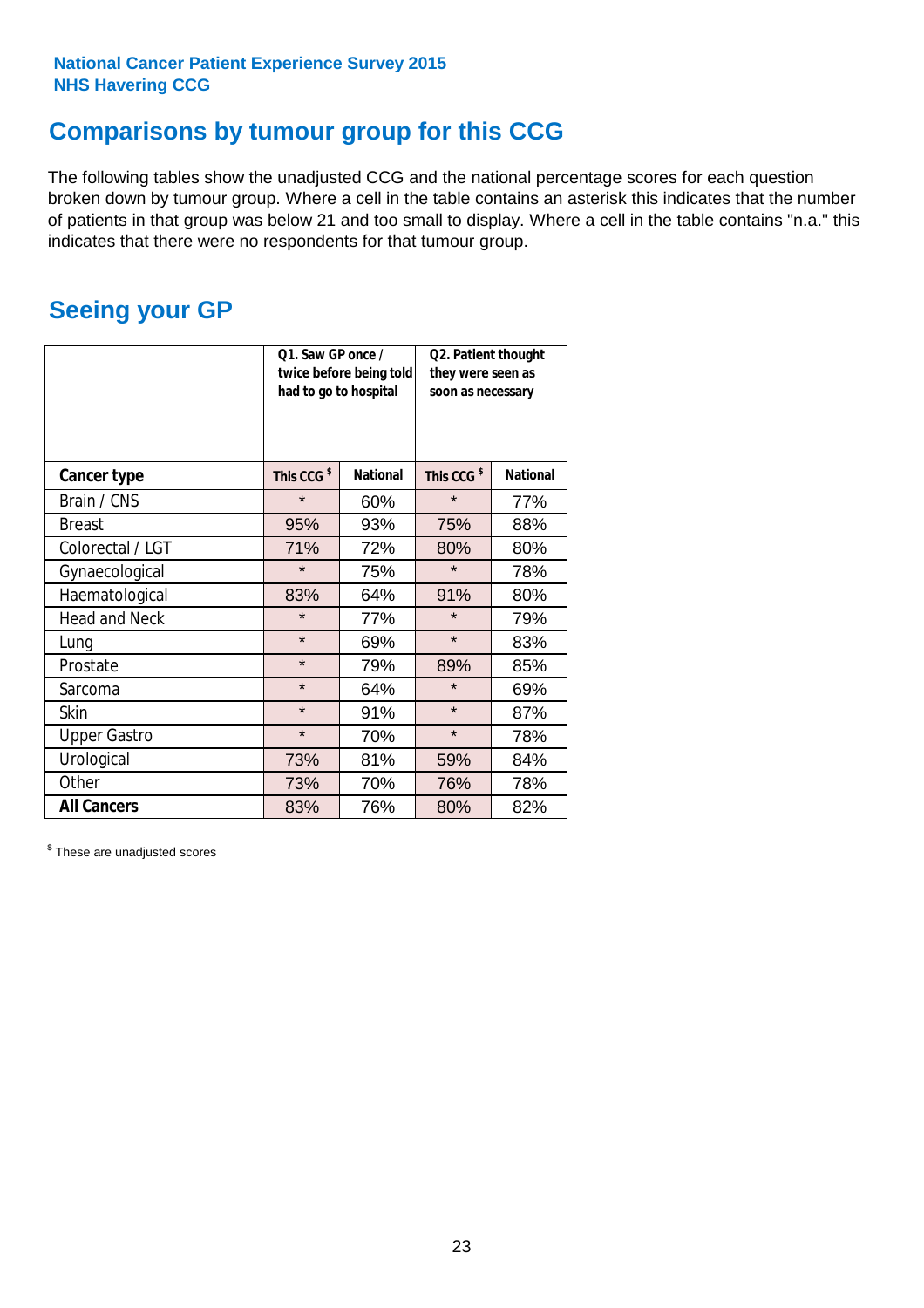# **Diagnostic tests**

|                      | be done was about<br>right | Q6. The length of time<br>waiting for the test to | results in             | Q7. Given complete<br>explanation of test<br>understandable way |  |  |
|----------------------|----------------------------|---------------------------------------------------|------------------------|-----------------------------------------------------------------|--|--|
| <b>Cancer type</b>   | This CCG <sup>\$</sup>     | <b>National</b>                                   | This CCG <sup>\$</sup> | <b>National</b>                                                 |  |  |
| Brain / CNS          | n.a.                       | 87%                                               | n.a.                   | 69%                                                             |  |  |
| Breast               | 83%                        | 90%                                               | 77%                    | 82%                                                             |  |  |
| Colorectal / LGT     | 90%                        | 86%                                               | 84%                    | 81%                                                             |  |  |
| Gynaecological       | $\star$                    | 84%                                               | $\star$                | 76%                                                             |  |  |
| Haematological       | 95%                        | 87%                                               | 74%                    | 76%                                                             |  |  |
| <b>Head and Neck</b> | $\star$                    | 84%                                               | $\star$                | 77%                                                             |  |  |
| Lung                 | $\star$                    | 87%                                               | $\star$                | 78%                                                             |  |  |
| Prostate             | 77%                        | 85%                                               | 62%                    | 79%                                                             |  |  |
| Sarcoma              | $\star$                    | 81%                                               | $\star$                | 77%                                                             |  |  |
| Skin                 | $\star$                    | 89%                                               | $\star$                | 85%                                                             |  |  |
| <b>Upper Gastro</b>  | $\star$                    | 83%                                               | $\star$                | 77%                                                             |  |  |
| Urological           | 69%                        | 85%                                               | 80%                    | 78%                                                             |  |  |
| Other                | 88%                        | 85%                                               | 78%                    | 76%                                                             |  |  |
| <b>All Cancers</b>   | 84%                        | 87%                                               | 78%                    | 79%                                                             |  |  |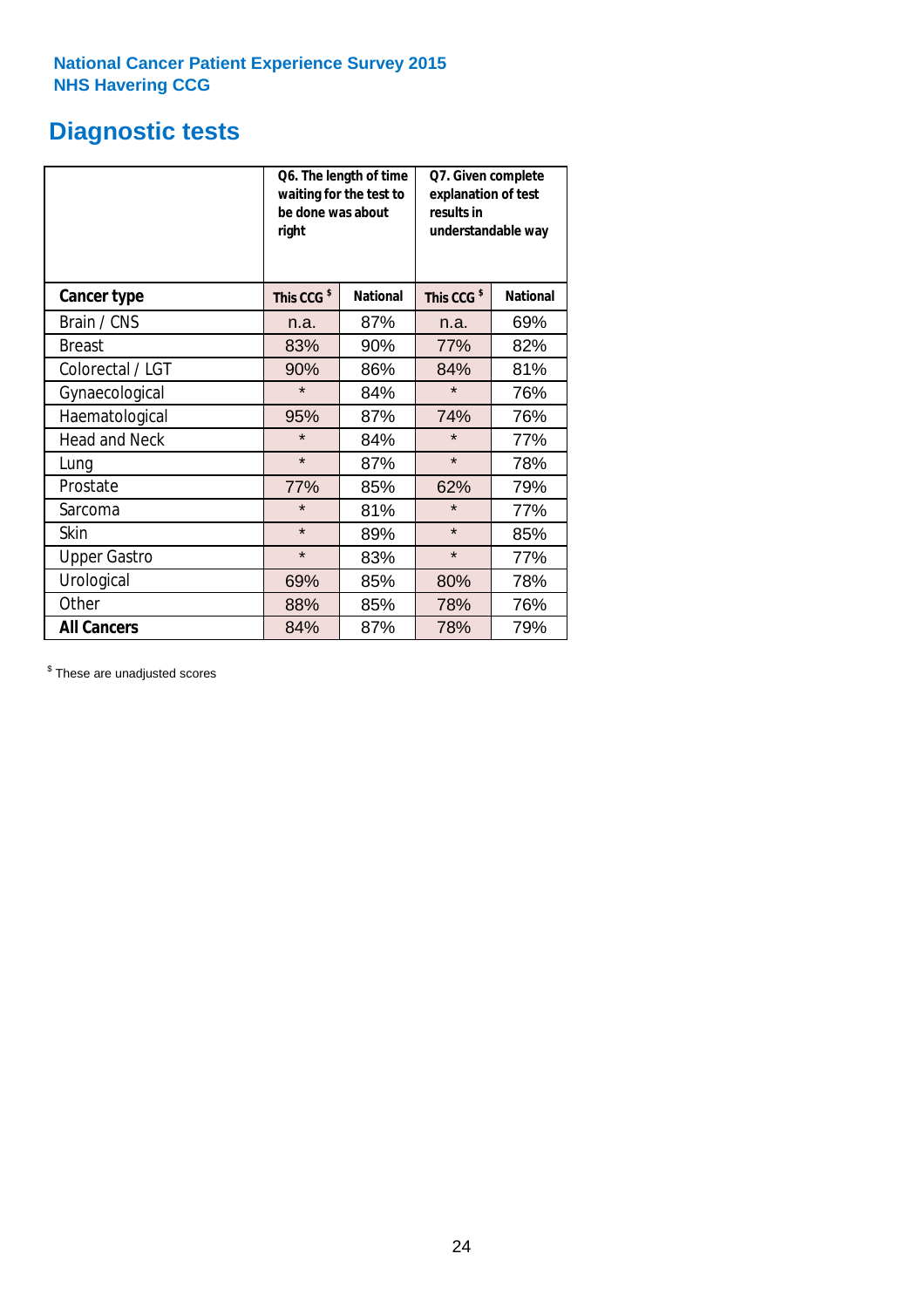# **Finding out what was wrong with you**

|                      | Q8. Patient told they<br>could bring a family<br>member or friend<br>when first told they<br>had cancer |                 | Q9. Patient felt they<br>were told sensitively<br>that they had cancer |                 | Q10. Patient<br>completely understood<br>the explanation of<br>what was wrong |                 | Q11. Patient given<br>easy to understand<br>written information<br>about the type of<br>cancer they had |                 |
|----------------------|---------------------------------------------------------------------------------------------------------|-----------------|------------------------------------------------------------------------|-----------------|-------------------------------------------------------------------------------|-----------------|---------------------------------------------------------------------------------------------------------|-----------------|
| Cancer type          | This CCG <sup>\$</sup>                                                                                  | <b>National</b> | This CCG <sup>\$</sup>                                                 | <b>National</b> | This CCG <sup>\$</sup>                                                        | <b>National</b> | This CCG <sup>\$</sup>                                                                                  | <b>National</b> |
| Brain / CNS          | $\star$                                                                                                 | 85%             | n.a.                                                                   | 79%             | $\star$                                                                       | 60%             | n.a.                                                                                                    | 62%             |
| <b>Breast</b>        | 71%                                                                                                     | 83%             | 85%                                                                    | 88%             | 69%                                                                           | 78%             | 68%                                                                                                     | 76%             |
| Colorectal / LGT     | 88%                                                                                                     | 83%             | 96%                                                                    | 85%             | 89%                                                                           | 79%             | 72%                                                                                                     | 71%             |
| Gynaecological       | $\star$                                                                                                 | 75%             | $\star$                                                                | 83%             | $\star$                                                                       | 73%             | $\star$                                                                                                 | 69%             |
| Haematological       | 57%                                                                                                     | 75%             | 77%                                                                    | 83%             | 60%                                                                           | 60%             | 69%                                                                                                     | 74%             |
| <b>Head and Neck</b> | $\star$                                                                                                 | 73%             | $\star$                                                                | 85%             | $\star$                                                                       | 75%             | $\star$                                                                                                 | 61%             |
| Lung                 | $\star$                                                                                                 | 80%             | 90%                                                                    | 83%             | 86%                                                                           | 75%             | $\star$                                                                                                 | 66%             |
| Prostate             | 57%                                                                                                     | 80%             | 79%                                                                    | 84%             | 71%                                                                           | 78%             | 72%                                                                                                     | 80%             |
| Sarcoma              | $\star$                                                                                                 | 77%             | $\star$                                                                | 82%             | $\star$                                                                       | 63%             | $\star$                                                                                                 | 61%             |
| Skin                 | $\star$                                                                                                 | 71%             | $\star$                                                                | 90%             | $\star$                                                                       | 83%             | $\star$                                                                                                 | 84%             |
| <b>Upper Gastro</b>  | $\star$                                                                                                 | 79%             | $\star$                                                                | 79%             | $\star$                                                                       | 72%             | $\star$                                                                                                 | 64%             |
| Urological           | 52%                                                                                                     | 74%             | 79%                                                                    | 82%             | 61%                                                                           | 76%             | 61%                                                                                                     | 71%             |
| Other                | 68%                                                                                                     | 77%             | 90%                                                                    | 82%             | 67%                                                                           | 72%             | 53%                                                                                                     | 61%             |
| <b>All Cancers</b>   | 71%                                                                                                     | 79%             | 86%                                                                    | 84%             | 73%                                                                           | 73%             | 68%                                                                                                     | 72%             |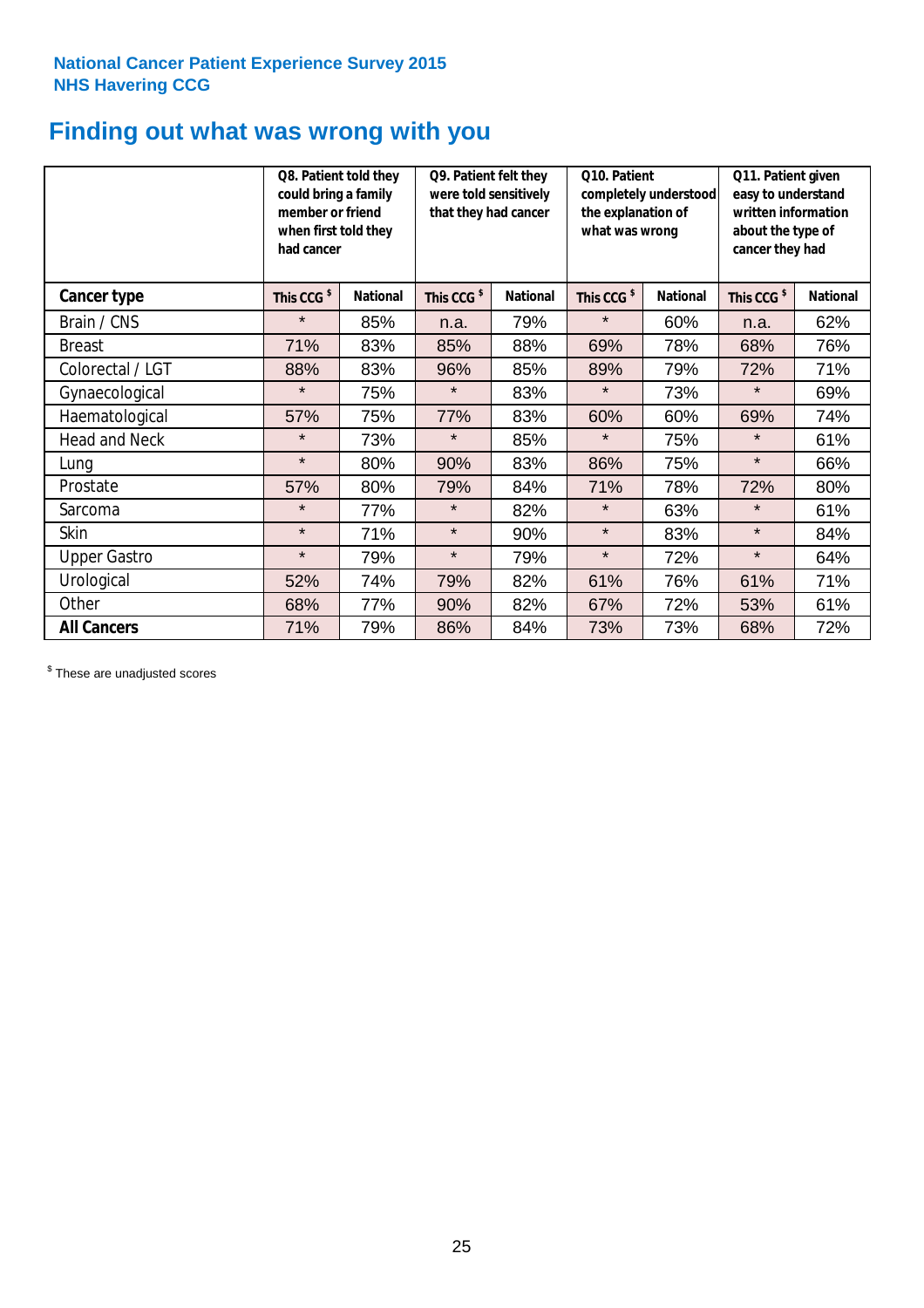# **Deciding the best treatment for you**

|                      | treatment options<br>were completely<br>explained | Q12. Patient felt that | Q13. Possible side<br>understandable way | effects explained in an | Q14. Patient given<br>practical advice and<br>support in dealing with<br>side effects of<br>treatment |                 |  |
|----------------------|---------------------------------------------------|------------------------|------------------------------------------|-------------------------|-------------------------------------------------------------------------------------------------------|-----------------|--|
| <b>Cancer type</b>   | This CCG <sup>\$</sup>                            | <b>National</b>        | This CCG <sup>\$</sup>                   | <b>National</b>         | This CCG <sup>\$</sup>                                                                                | <b>National</b> |  |
| Brain / CNS          | $\star$                                           | 80%                    | $\star$                                  | 71%                     | n.a.                                                                                                  | 62%             |  |
| <b>Breast</b>        | 79%                                               | 84%                    | 72%                                      | 76%                     | 50%                                                                                                   | 69%             |  |
| Colorectal / LGT     | 93%                                               | 85%                    | 76%                                      | 75%                     | 65%                                                                                                   | 68%             |  |
| Gynaecological       | $\star$                                           | 84%                    | $\star$                                  | 76%                     | $\star$                                                                                               | 68%             |  |
| Haematological       | 82%                                               | 81%                    | 64%                                      | 69%                     | 64%                                                                                                   | 65%             |  |
| <b>Head and Neck</b> | $\star$                                           | 85%                    | $\star$                                  | 72%                     | $\star$                                                                                               | 67%             |  |
| Lung                 | $\star$                                           | 84%                    | 76%                                      | 74%                     | 67%                                                                                                   | 69%             |  |
| Prostate             | 83%                                               | 80%                    | 79%                                      | 71%                     | 54%                                                                                                   | 61%             |  |
| Sarcoma              | $\star$                                           | 82%                    | $\star$                                  | 75%                     | $\star$                                                                                               | 66%             |  |
| Skin                 | $\star$                                           | 88%                    | $\star$                                  | 75%                     | $\star$                                                                                               | 74%             |  |
| <b>Upper Gastro</b>  | $\star$                                           | 83%                    | $\star$                                  | 72%                     | $\star$                                                                                               | 66%             |  |
| Urological           | 63%                                               | 80%                    | 52%                                      | 69%                     | 41%                                                                                                   | 61%             |  |
| Other                | 74%                                               | 80%                    | 71%                                      | 72%                     | 65%                                                                                                   | 64%             |  |
| <b>All Cancers</b>   | 82%                                               | 83%                    | 73%                                      | 73%                     | 61%                                                                                                   | 66%             |  |

|                      | in the future          | Q15. Patient definitely<br>told about side effects<br>that could affect them | Q16. Patient definitely<br>involved in decisions<br>about care and<br>treatment |                 |  |
|----------------------|------------------------|------------------------------------------------------------------------------|---------------------------------------------------------------------------------|-----------------|--|
| <b>Cancer type</b>   | This CCG <sup>\$</sup> | <b>National</b>                                                              | This CCG <sup>\$</sup>                                                          | <b>National</b> |  |
| Brain / CNS          | n.a.                   | 56%                                                                          | n.a.                                                                            | 74%             |  |
| <b>Breast</b>        | 40%                    | 55%                                                                          | 78%                                                                             | 79%             |  |
| Colorectal / LGT     | 59%                    | 56%                                                                          | 79%                                                                             | 79%             |  |
| Gynaecological       | $\star$                | 54%                                                                          | $\star$                                                                         | 76%             |  |
| Haematological       | 50%<br>54%             |                                                                              | 75%                                                                             | 77%             |  |
| <b>Head and Neck</b> | $\star$                | 58%                                                                          | $\star$                                                                         | 76%             |  |
| Lung                 | $\star$                | 54%                                                                          | 71%                                                                             | 78%             |  |
| Prostate             | 64%                    | 63%                                                                          | 82%                                                                             | 79%             |  |
| Sarcoma              | $\star$                | 54%                                                                          | $\star$                                                                         | 77%             |  |
| Skin                 | $\star$                | 66%                                                                          | $\star$                                                                         | 86%             |  |
| <b>Upper Gastro</b>  | $\star$                | 53%                                                                          | $\star$                                                                         | 77%             |  |
| Urological           | 29%                    | 52%                                                                          | 69%                                                                             | 75%             |  |
| Other                | 47%                    | 51%                                                                          | 68%                                                                             | 75%             |  |
| <b>All Cancers</b>   | 52%                    | 54%                                                                          | 77%                                                                             | 78%             |  |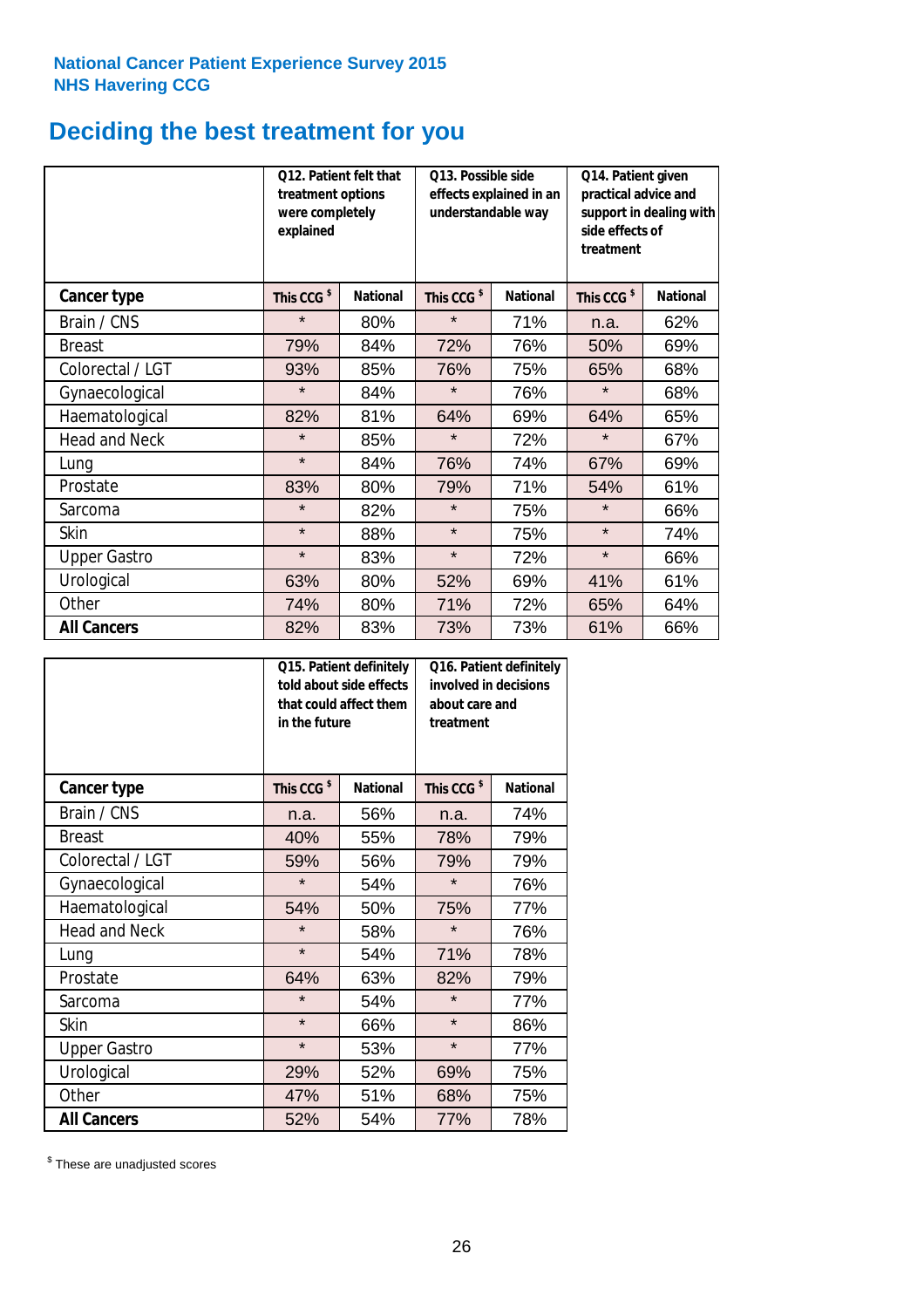# **Clinical Nurse Specialist**

|                      | would support them<br>through their<br>treatment | Q17. Patient given the<br>name of the CNS who | Q18. Patient found it<br>easy to contact their<br><b>CNS</b> |                 | <b>Q19. Get</b><br>understandable<br>answers to important<br>questions all or most<br>of the time |                 |  |
|----------------------|--------------------------------------------------|-----------------------------------------------|--------------------------------------------------------------|-----------------|---------------------------------------------------------------------------------------------------|-----------------|--|
| <b>Cancer type</b>   | This CCG <sup>\$</sup>                           | <b>National</b>                               | This CCG <sup>\$</sup>                                       | <b>National</b> | This CCG <sup>\$</sup>                                                                            | <b>National</b> |  |
| Brain / CNS          | $\star$                                          | 95%                                           | $\star$                                                      | 84%             | n.a.                                                                                              | 85%             |  |
| <b>Breast</b>        | 94%                                              | 94%                                           | 79%                                                          | 85%             | 83%                                                                                               | 88%             |  |
| Colorectal / LGT     | 92%                                              | 91%                                           | 84%                                                          | 88%             | 98%                                                                                               | 90%             |  |
| Gynaecological       | $\star$                                          | 93%                                           | $\star$                                                      | 86%             | $\star$                                                                                           | 87%             |  |
| Haematological       | 98%                                              | 89%                                           | 96%                                                          | 89%             | 88%                                                                                               | 90%             |  |
| <b>Head and Neck</b> | $\star$                                          | 88%                                           | $\star$                                                      | 86%             | $\star$                                                                                           | 88%             |  |
| Lung                 | 90%                                              | 93%                                           | $\star$                                                      | 89%             | $\star$                                                                                           | 89%             |  |
| Prostate             | 93%                                              | 89%                                           | $\star$                                                      | 83%             | $\star$                                                                                           | 88%             |  |
| Sarcoma              | $\star$                                          | 87%                                           | $\star$                                                      | 86%             | $\star$                                                                                           | 88%             |  |
| Skin                 | $\star$                                          | 88%                                           | $\star$                                                      | 90%             | $\star$                                                                                           | 92%             |  |
| <b>Upper Gastro</b>  | $\star$                                          | 92%                                           | $\star$                                                      | 87%             | $\star$                                                                                           | 88%             |  |
| Urological           | 85%                                              | 80%                                           | $\star$                                                      | 85%             | $\star$                                                                                           | 88%             |  |
| Other                | 86%                                              | 86%                                           | 78%                                                          | 86%             | 89%                                                                                               | 87%             |  |
| <b>All Cancers</b>   | 92%                                              | 90%                                           | 82%                                                          | 87%             | 87%                                                                                               | 88%             |  |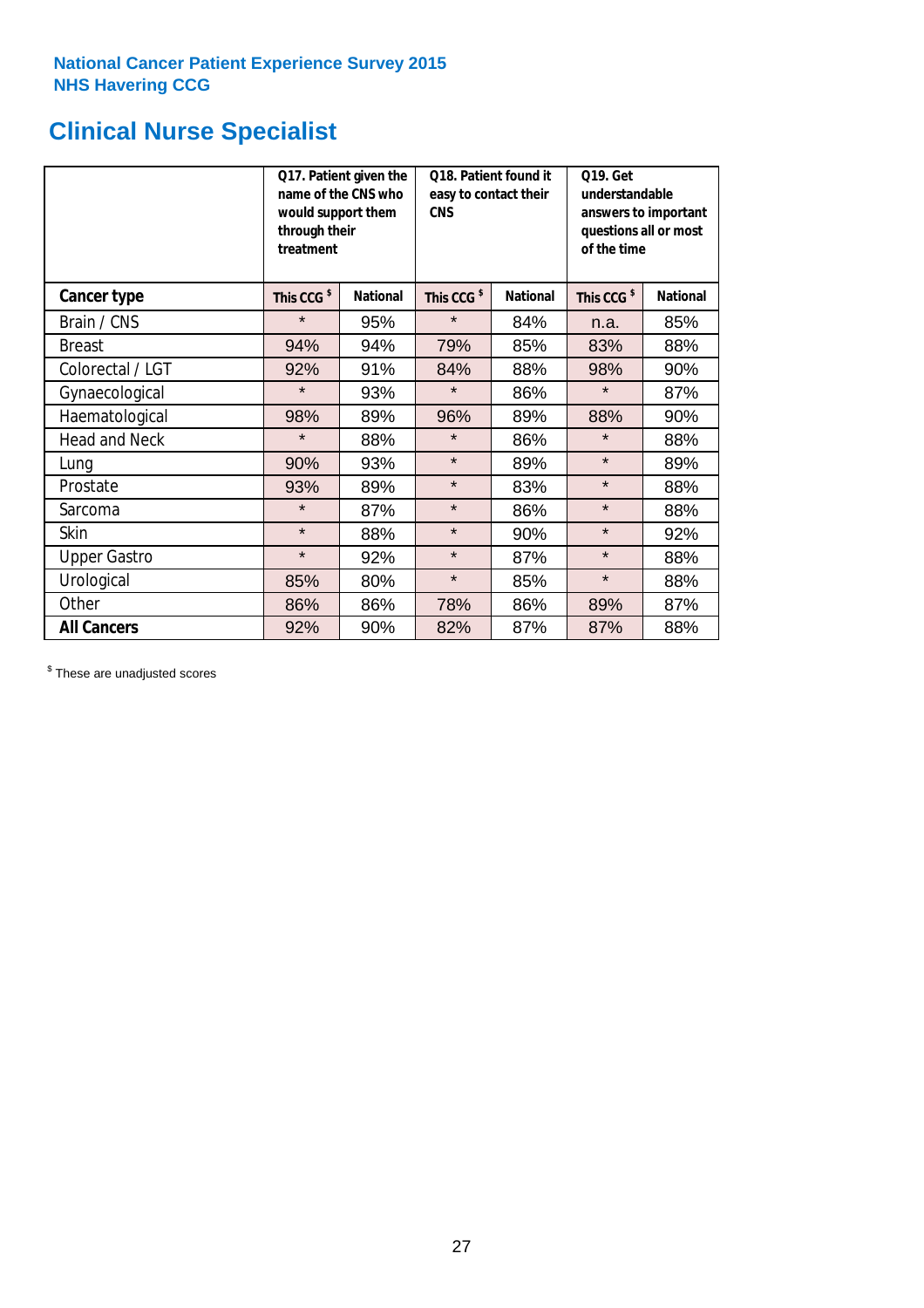# **Support for people with cancer**

|                      |                        | Q20. Hospital staff<br>Q21. Hospital staff<br>gave information<br>gave information<br>about support groups<br>about impact cancer<br>could have on day to<br>day activities |                        |                 | Q22. Hospital staff<br>gave information on<br>getting financial help |                 | Q23. Hospital staff told<br>patient they could get<br>free prescriptions |                 |
|----------------------|------------------------|-----------------------------------------------------------------------------------------------------------------------------------------------------------------------------|------------------------|-----------------|----------------------------------------------------------------------|-----------------|--------------------------------------------------------------------------|-----------------|
| Cancer type          | This CCG <sup>\$</sup> | <b>National</b>                                                                                                                                                             | This CCG <sup>\$</sup> | <b>National</b> | This CCG <sup>\$</sup>                                               | <b>National</b> | This CCG <sup>\$</sup>                                                   | <b>National</b> |
| Brain / CNS          | $\star$                | 85%                                                                                                                                                                         | $\star$                | 80%             | $\star$                                                              | 72%             | $\star$                                                                  | 79%             |
| <b>Breast</b>        | 73%                    | 88%                                                                                                                                                                         | 79%                    | 85%             | 45%                                                                  | 60%             | 84%                                                                      | 80%             |
| Colorectal / LGT     | 75%                    | 82%                                                                                                                                                                         | 86%                    | 82%             | 32%                                                                  | 52%             | 91%                                                                      | 83%             |
| Gynaecological       | $\star$                | 83%                                                                                                                                                                         | $\star$                | 81%             | $\star$                                                              | 58%             | $\star$                                                                  | 76%             |
| Haematological       | 78%                    | 82%                                                                                                                                                                         | 82%                    | 82%             | 56%                                                                  | 56%             | 92%                                                                      | 86%             |
| <b>Head and Neck</b> | $\star$                | 83%                                                                                                                                                                         | $\star$                | 80%             | $\star$                                                              | 55%             | $\star$                                                                  | 80%             |
| Lung                 | $\star$                | 82%                                                                                                                                                                         | $\star$                | 80%             | $\star$                                                              | 68%             | $\star$                                                                  | 85%             |
| Prostate             | $\star$                | 85%                                                                                                                                                                         | $\star$                | 81%             | $\star$                                                              | 41%             | $\star$                                                                  | 76%             |
| Sarcoma              | $\star$                | 82%                                                                                                                                                                         | $\star$                | 80%             | $\star$                                                              | 57%             | n.a.                                                                     | 75%             |
| Skin                 | $\star$                | 85%                                                                                                                                                                         | $\star$                | 85%             | $\star$                                                              | 51%             | $\star$                                                                  | 65%             |
| <b>Upper Gastro</b>  | $\star$                | 82%                                                                                                                                                                         | $\star$                | 78%             | $\star$                                                              | 57%             | $\star$                                                                  | 83%             |
| Urological           | $\star$                | 71%                                                                                                                                                                         | $\star$                | 70%             | $\star$                                                              | 33%             | $\star$                                                                  | 69%             |
| Other                | 72%                    | 80%                                                                                                                                                                         | 80%                    | 77%             | 32%                                                                  | 53%             | 76%                                                                      | 79%             |
| <b>All Cancers</b>   | 75%                    | 83%                                                                                                                                                                         | 80%                    | 81%             | 43%                                                                  | 55%             | 83%                                                                      | 80%             |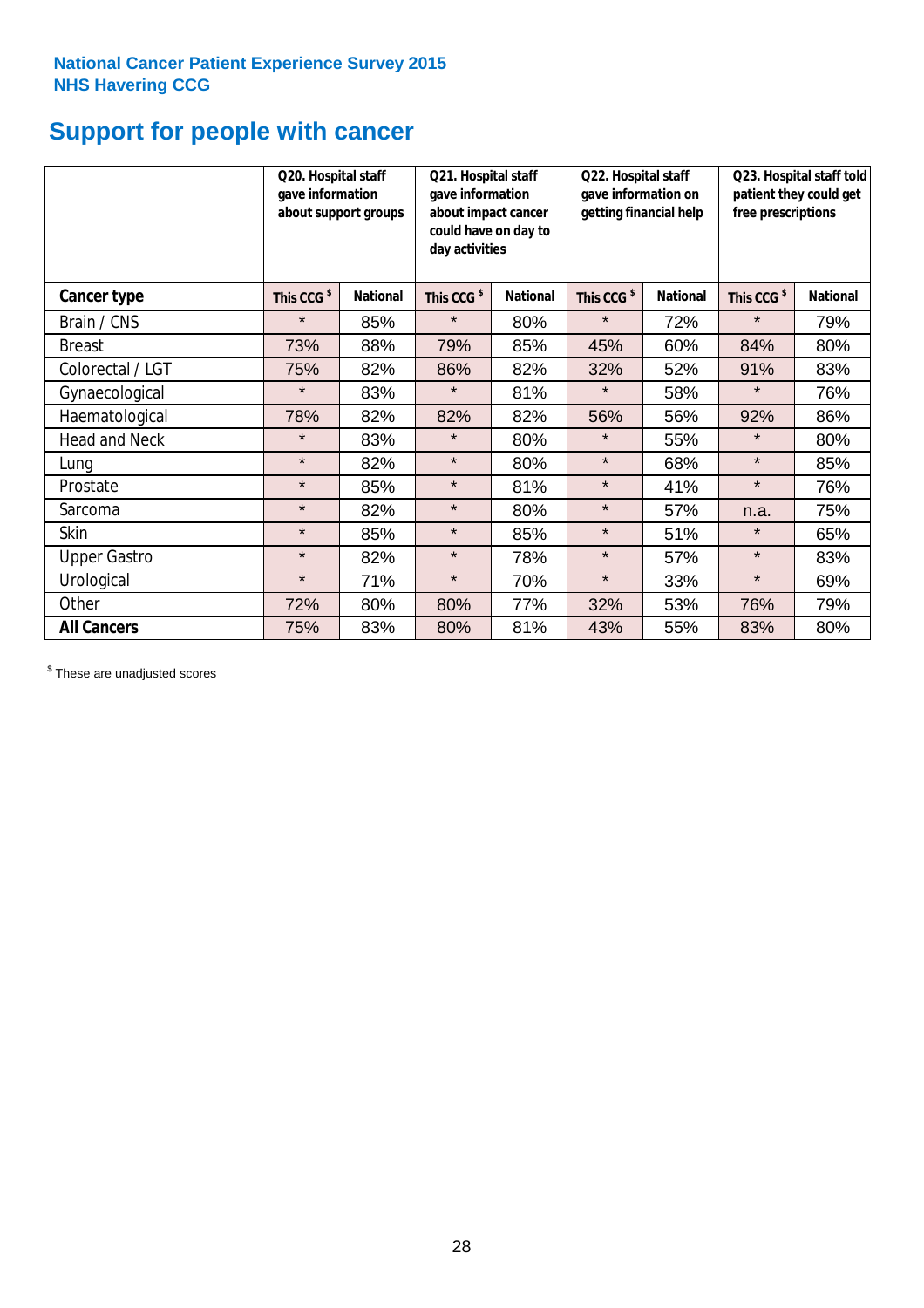# **Operations**

|                      | Q26. Staff explained<br>how operation had<br>gone in<br>understandable way |                 |  |  |
|----------------------|----------------------------------------------------------------------------|-----------------|--|--|
| <b>Cancer type</b>   | This CCG <sup>\$</sup>                                                     | <b>National</b> |  |  |
| Brain / CNS          | $\star$                                                                    | 75%             |  |  |
| <b>Breast</b>        | 70%                                                                        | 77%             |  |  |
| Colorectal / LGT     | 81%                                                                        | 81%             |  |  |
| Gynaecological       | $\star$                                                                    | 79%             |  |  |
| Haematological       | $\star$                                                                    | 75%             |  |  |
| <b>Head and Neck</b> | $\star$                                                                    | 77%             |  |  |
| Lung                 | $\star$                                                                    | 76%             |  |  |
| Prostate             | $\star$                                                                    | 76%             |  |  |
| Sarcoma              | $\star$                                                                    | 80%             |  |  |
| Skin                 | $\star$                                                                    | 84%             |  |  |
| <b>Upper Gastro</b>  | $\star$                                                                    | 81%             |  |  |
| Urological           | 48%                                                                        | 74%             |  |  |
| Other                | $\star$                                                                    | 78%             |  |  |
| <b>All Cancers</b>   | 73%                                                                        | 78%             |  |  |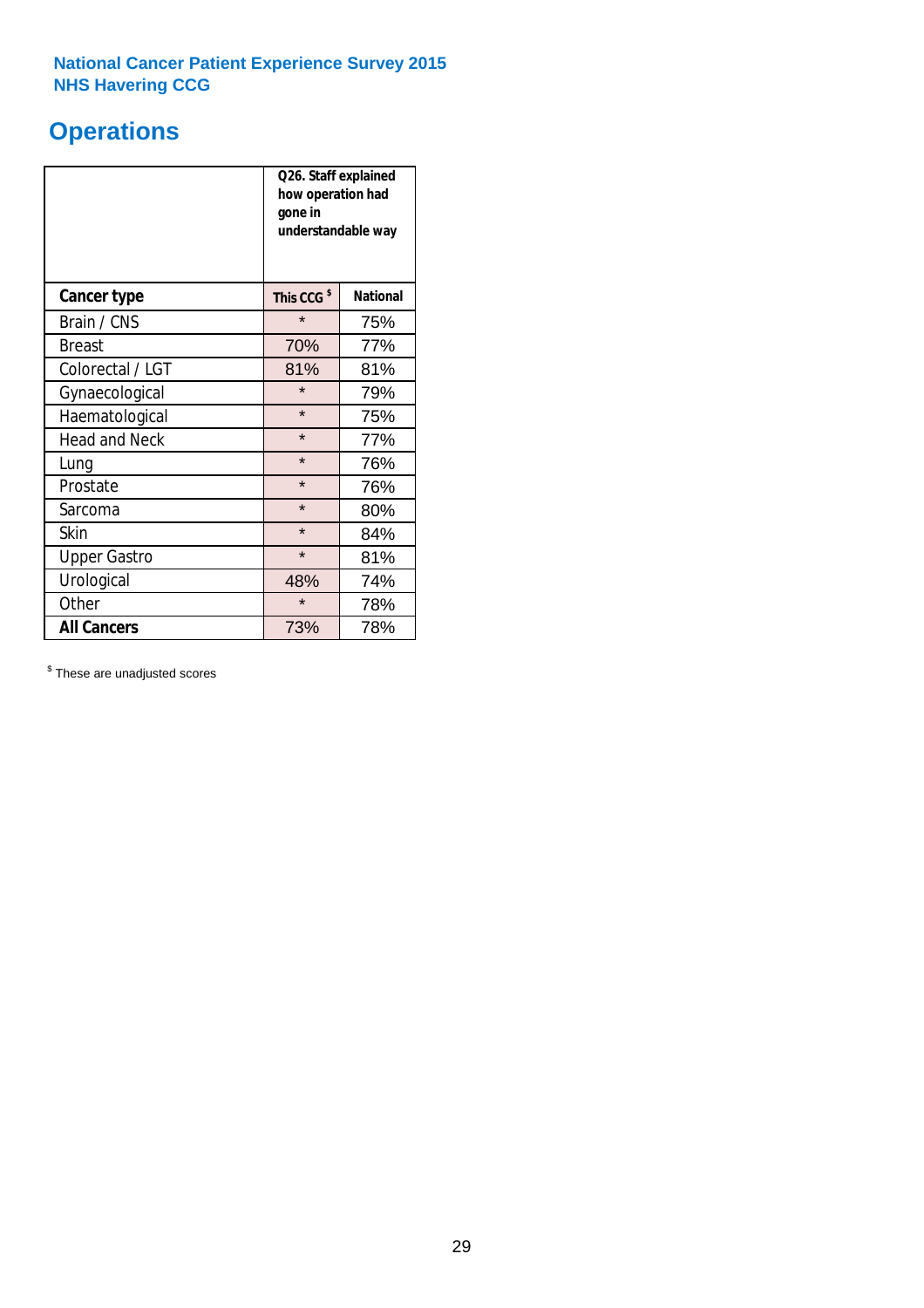# **Hospital care as an inpatient (Part 1 of 2)**

|                      | or nurses did not talk<br>they were not there | Q28. Groups of doctors<br>in front of patient as if | Q29. Patient had<br>confidence and trust in<br>all doctors treating<br>them |                 | Q30. Patient's family<br>or someone close<br>definitely had<br>opportunity to talk to<br>doctor |                 | Q31. Patient had<br>confidence and trust in I<br>all ward nurses |                 |
|----------------------|-----------------------------------------------|-----------------------------------------------------|-----------------------------------------------------------------------------|-----------------|-------------------------------------------------------------------------------------------------|-----------------|------------------------------------------------------------------|-----------------|
| <b>Cancer type</b>   | This CCG <sup>\$</sup>                        | <b>National</b>                                     | This CCG <sup>\$</sup>                                                      | <b>National</b> | This CCG <sup>\$</sup>                                                                          | <b>National</b> | This CCG <sup>\$</sup>                                           | <b>National</b> |
| Brain / CNS          | n.a.                                          | 68%                                                 | n.a.                                                                        | 78%             | n.a.                                                                                            | 65%             | $\star$                                                          | 67%             |
| <b>Breast</b>        | 82%                                           | 89%                                                 | 93%                                                                         | 86%             | 70%                                                                                             | 73%             | 82%                                                              | 74%             |
| Colorectal / LGT     | 70%                                           | 75%                                                 | 89%                                                                         | 85%             | 93%                                                                                             | 72%             | 67%                                                              | 68%             |
| Gynaecological       | $\star$                                       | 84%                                                 | $\star$                                                                     | 86%             | $\star$                                                                                         | 71%             | $\star$                                                          | 69%             |
| Haematological       | 73%                                           | 80%                                                 | 68%                                                                         | 81%             | 67%                                                                                             | 75%             | 59%                                                              | 73%             |
| <b>Head and Neck</b> | $\star$                                       | 79%                                                 | $\star$                                                                     | 85%             | $\star$                                                                                         | 73%             | $\star$                                                          | 72%             |
| Lung                 | $\star$                                       | 75%                                                 | $\star$                                                                     | 82%             | $\star$                                                                                         | 71%             | $\star$                                                          | 73%             |
| Prostate             | $\star$                                       | 84%                                                 | $\star$                                                                     | 87%             | $\star$                                                                                         | 72%             | $\star$                                                          | 75%             |
| Sarcoma              | $\star$                                       | 82%                                                 | $\star$                                                                     | 85%             | $\star$                                                                                         | 75%             | $\star$                                                          | 70%             |
| Skin                 | $\star$                                       | 85%                                                 | $\star$                                                                     | 90%             | $\star$                                                                                         | 79%             | $\star$                                                          | 84%             |
| <b>Upper Gastro</b>  | $\star$                                       | 75%                                                 | $\star$                                                                     | 83%             | $\star$                                                                                         | 72%             | $\star$                                                          | 70%             |
| Urological           | 83%                                           | 80%                                                 | 70%                                                                         | 84%             | 57%                                                                                             | 67%             | 70%                                                              | 75%             |
| Other                | 81%                                           | 79%                                                 | 67%                                                                         | 79%             | $\star$                                                                                         | 70%             | 62%                                                              | 69%             |
| <b>All Cancers</b>   | 77%                                           | 81%                                                 | 82%                                                                         | 84%             | 71%                                                                                             | 72%             | 70%                                                              | 72%             |

|                      | on duty                | Q32. Always / nearly<br>always enough nurses |                        | Q33. All staff asked<br>patient what name<br>they preferred to be<br>called by |                        | Q34. Always given<br>enough privacy when<br>discussing condition or<br>treatment |                        | Q35. Patient was able<br>to discuss worries or<br>fears with staff during<br>visit |  |
|----------------------|------------------------|----------------------------------------------|------------------------|--------------------------------------------------------------------------------|------------------------|----------------------------------------------------------------------------------|------------------------|------------------------------------------------------------------------------------|--|
| <b>Cancer type</b>   | This CCG <sup>\$</sup> | <b>National</b>                              | This CCG <sup>\$</sup> | <b>National</b>                                                                | This CCG <sup>\$</sup> | <b>National</b>                                                                  | This CCG <sup>\$</sup> | <b>National</b>                                                                    |  |
| Brain / CNS          | $\star$                | 64%                                          | $\star$                | 69%                                                                            | $\star$                | 80%                                                                              | $\star$                | 44%                                                                                |  |
| <b>Breast</b>        | 65%                    | 69%                                          | 53%                    | 60%                                                                            | 82%                    | 86%                                                                              | 39%                    | 53%                                                                                |  |
| Colorectal / LGT     | 48%                    | 61%                                          | 73%                    | 70%                                                                            | 89%                    | 84%                                                                              | 68%                    | 54%                                                                                |  |
| Gynaecological       | $\star$                | 65%                                          | $\star$                | 63%                                                                            | $\star$                | 82%                                                                              | $\star$                | 50%                                                                                |  |
| Haematological       | 59%                    | 63%                                          | 68%                    | 67%                                                                            | 68%                    | 86%                                                                              | $\star$                | 55%                                                                                |  |
| <b>Head and Neck</b> | $\star$                | 67%                                          | $\star$                | 66%                                                                            | $\star$                | 85%                                                                              | $\star$                | 50%                                                                                |  |
| Lung                 | $\star$                | 68%                                          | $\star$                | 71%                                                                            | $\star$                | 84%                                                                              | $\star$                | 49%                                                                                |  |
| Prostate             | $\star$                | 71%                                          | $\star$                | 67%                                                                            | $\star$                | 87%                                                                              | $\star$                | 52%                                                                                |  |
| Sarcoma              | $\star$                | 68%                                          | $\star$                | 71%                                                                            | $\star$                | 87%                                                                              | $\star$                | 52%                                                                                |  |
| Skin                 | $\star$                | 81%                                          | $\star$                | 67%                                                                            | $\star$                | 89%                                                                              | $\star$                | 61%                                                                                |  |
| <b>Upper Gastro</b>  | $\star$                | 62%                                          | $\star$                | 75%                                                                            | $\star$                | 83%                                                                              | $\star$                | 53%                                                                                |  |
| Urological           | 57%                    | 68%                                          | 50%                    | 71%                                                                            | 83%                    | 84%                                                                              | $\star$                | 46%                                                                                |  |
| Other                | 52%                    | 62%                                          | 57%                    | 66%                                                                            | 71%                    | 82%                                                                              | $\star$                | 48%                                                                                |  |
| <b>All Cancers</b>   | 56%                    | 66%                                          | 62%                    | 67%                                                                            | 81%                    | 85%                                                                              | 46%                    | 52%                                                                                |  |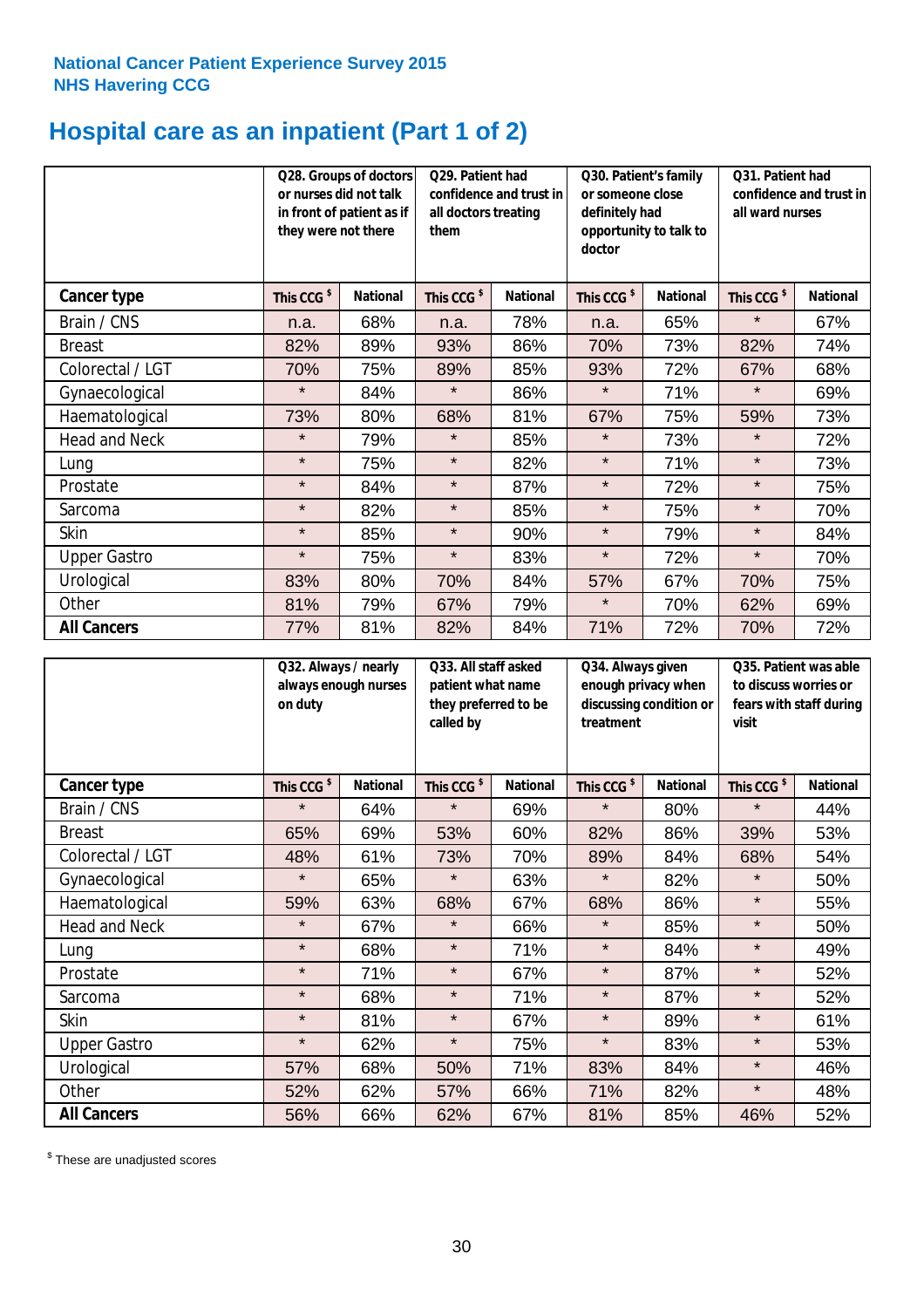# **Hospital care as an inpatient (Part 2 of 2)**

|                      | Q36. Hospital staff<br>definitely did<br>everything to help<br>control pain |                 | Q37. Always treated<br>with respect and<br>dignity by staff |                 | Q38. Given clear<br>written information<br>about what should /<br>should not do post<br>discharge |                 | Q39. Staff told patient<br>who to contact if<br>worried post discharge |                 |
|----------------------|-----------------------------------------------------------------------------|-----------------|-------------------------------------------------------------|-----------------|---------------------------------------------------------------------------------------------------|-----------------|------------------------------------------------------------------------|-----------------|
| Cancer type          | This CCG <sup>\$</sup>                                                      | <b>National</b> | This CCG <sup>\$</sup>                                      | <b>National</b> | This CCG <sup>\$</sup>                                                                            | <b>National</b> | This CCG <sup>\$</sup>                                                 | <b>National</b> |
| Brain / CNS          | $\star$                                                                     | 82%             | $\star$                                                     | 84%             | $\star$                                                                                           | 79%             | n.a.                                                                   | 91%             |
| <b>Breast</b>        | 92%                                                                         | 86%             | 90%                                                         | 88%             | 85%                                                                                               | 90%             | 88%                                                                    | 95%             |
| Colorectal / LGT     | 84%                                                                         | 84%             | 91%                                                         | 86%             | 75%                                                                                               | 83%             | 93%                                                                    | 94%             |
| Gynaecological       | $\star$                                                                     | 83%             | $\star$                                                     | 85%             | $\star$                                                                                           | 86%             | $\star$                                                                | 93%             |
| Haematological       | $\star$                                                                     | 84%             | 68%                                                         | 89%             | $\star$                                                                                           | 79%             | 86%                                                                    | 95%             |
| <b>Head and Neck</b> | $\star$                                                                     | 84%             | $\star$                                                     | 88%             | $\star$                                                                                           | 86%             | $\star$                                                                | 92%             |
| Lung                 | $\star$                                                                     | 83%             | $\star$                                                     | 87%             | $\star$                                                                                           | 81%             | $\star$                                                                | 92%             |
| Prostate             | $\star$                                                                     | 85%             | $\star$                                                     | 91%             | $\star$                                                                                           | 87%             | $\star$                                                                | 94%             |
| Sarcoma              | $\star$                                                                     | 86%             | $\star$                                                     | 91%             | $\star$                                                                                           | 83%             | $\star$                                                                | 94%             |
| Skin                 | $\star$                                                                     | 88%             | $\star$                                                     | 93%             | $\star$                                                                                           | 91%             | $\star$                                                                | 97%             |
| <b>Upper Gastro</b>  | $\star$                                                                     | 83%             | $\star$                                                     | 86%             | $\star$                                                                                           | 79%             | $\star$                                                                | 93%             |
| Urological           | $\star$                                                                     | 80%             | 86%                                                         | 88%             | 73%                                                                                               | 83%             | 86%                                                                    | 90%             |
| Other                | $\star$                                                                     | 82%             | 71%                                                         | 85%             | $\star$                                                                                           | 80%             | $\star$                                                                | 92%             |
| <b>All Cancers</b>   | 85%                                                                         | 84%             | 86%                                                         | 87%             | 77%                                                                                               | 84%             | 88%                                                                    | 94%             |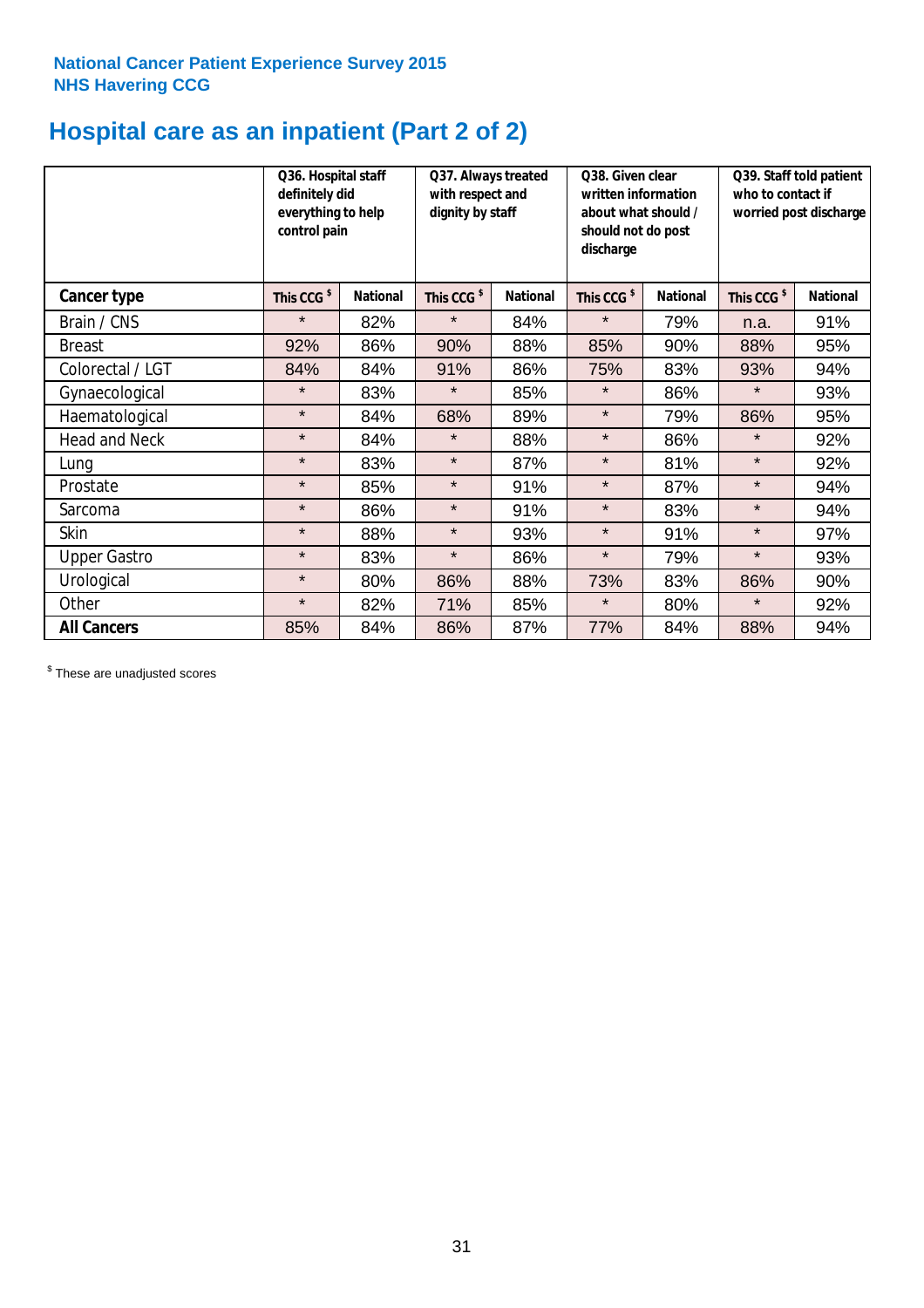# **Hospital care as a day patient / outpatient**

|                      | to discuss worries or<br>visit | Q41. Patient was able<br>fears with staff during | Q42. Doctor had the<br>right notes and other<br>documentation with<br>them |                 | Q44. Beforehand<br>patient had all<br>information needed<br>about radiotherapy<br>treatment |                 | Q45. Patient given<br>understandable<br>information about<br>whether radiotherapy<br>was working |                 |
|----------------------|--------------------------------|--------------------------------------------------|----------------------------------------------------------------------------|-----------------|---------------------------------------------------------------------------------------------|-----------------|--------------------------------------------------------------------------------------------------|-----------------|
| Cancer type          | This CCG <sup>\$</sup>         | <b>National</b>                                  | This CCG <sup>\$</sup>                                                     | <b>National</b> | This CCG <sup>\$</sup>                                                                      | <b>National</b> | This CCG <sup>\$</sup>                                                                           | <b>National</b> |
| Brain / CNS          | $\star$                        | 65%                                              | $\star$                                                                    | 94%             | $\star$                                                                                     | 85%             | n.a.                                                                                             | 52%             |
| <b>Breast</b>        | 61%                            | 70%                                              | 92%                                                                        | 95%             | 84%                                                                                         | 87%             | 55%                                                                                              | 60%             |
| Colorectal / LGT     | 79%                            | 73%                                              | 89%                                                                        | 95%             | $\star$                                                                                     | 85%             | $\star$                                                                                          | 55%             |
| Gynaecological       | $\star$                        | 70%                                              | $\star$                                                                    | 96%             | $\star$                                                                                     | 85%             | $\star$                                                                                          | 64%             |
| Haematological       | 75%                            | 74%                                              | 98%                                                                        | 97%             | $\star$                                                                                     | 82%             | $\star$                                                                                          | 64%             |
| <b>Head and Neck</b> | $\star$                        | 69%                                              | $\star$                                                                    | 95%             | $\star$                                                                                     | 86%             | $\star$                                                                                          | 60%             |
| Lung                 | $\star$                        | 69%                                              | $\star$                                                                    | 96%             | $\star$                                                                                     | 86%             | $\star$                                                                                          | 59%             |
| Prostate             | $\star$                        | 69%                                              | 100%                                                                       | 95%             | $\star$                                                                                     | 88%             | $\star$                                                                                          | 61%             |
| Sarcoma              | $\star$                        | 68%                                              | $\star$                                                                    | 97%             | $\star$                                                                                     | 88%             | $\star$                                                                                          | 63%             |
| Skin                 | $\star$                        | 73%                                              | $\star$                                                                    | 96%             | n.a.                                                                                        | 81%             | n.a.                                                                                             | 63%             |
| <b>Upper Gastro</b>  | $\star$                        | 68%                                              | $\star$                                                                    | 95%             | $\star$                                                                                     | 85%             | $\star$                                                                                          | 57%             |
| Urological           | $\star$                        | 65%                                              | 92%                                                                        | 95%             | n.a.                                                                                        | 81%             | n.a.                                                                                             | 53%             |
| Other                | 74%                            | 67%                                              | 89%                                                                        | 95%             | $\star$                                                                                     | 83%             | $\star$                                                                                          | 59%             |
| <b>All Cancers</b>   | 68%                            | 70%                                              | 93%                                                                        | 96%             | 85%                                                                                         | 86%             | 61%                                                                                              | 60%             |

|                      | O47. Beforehand<br>patient had all<br>information needed<br>about chemotherapy<br>treatment |                 | Q48. Patient given<br>understandable<br>information about<br>whether<br>chemotherapy was<br>working |                 |  |
|----------------------|---------------------------------------------------------------------------------------------|-----------------|-----------------------------------------------------------------------------------------------------|-----------------|--|
| <b>Cancer type</b>   | This CCG <sup>\$</sup>                                                                      | <b>National</b> | This CCG <sup>\$</sup>                                                                              | <b>National</b> |  |
| Brain / CNS          | n.a.                                                                                        | 82%             | n.a.                                                                                                | 57%             |  |
| <b>Breast</b>        | 74%                                                                                         | 83%             | 60%                                                                                                 | 62%             |  |
| Colorectal / LGT     | 85%                                                                                         | 86%             | 67%                                                                                                 | 65%             |  |
| Gynaecological       | $\star$                                                                                     | 86%             | $\star$                                                                                             | 68%             |  |
| Haematological       | 81%<br>85%                                                                                  |                 | 85%                                                                                                 | 75%             |  |
| <b>Head and Neck</b> | n.a.                                                                                        | 80%             | n.a.                                                                                                | 52%             |  |
| Lung                 | $\star$                                                                                     | 85%             | $\star$                                                                                             | 68%             |  |
| Prostate             | $\star$                                                                                     | 83%             | n.a.                                                                                                | 69%             |  |
| Sarcoma              | n.a.                                                                                        | 82%             | n.a.                                                                                                | 70%             |  |
| Skin                 | n.a.                                                                                        | 92%             | n.a.                                                                                                | 80%             |  |
| <b>Upper Gastro</b>  | $\star$                                                                                     | 83%             | $\star$                                                                                             | 64%             |  |
| Urological           | $\star$                                                                                     | 83%             | $\star$                                                                                             | 66%             |  |
| Other                | 96%                                                                                         | 85%             | 61%                                                                                                 | 70%             |  |
| <b>All Cancers</b>   | 82%                                                                                         | 84%             | 68%                                                                                                 | 68%             |  |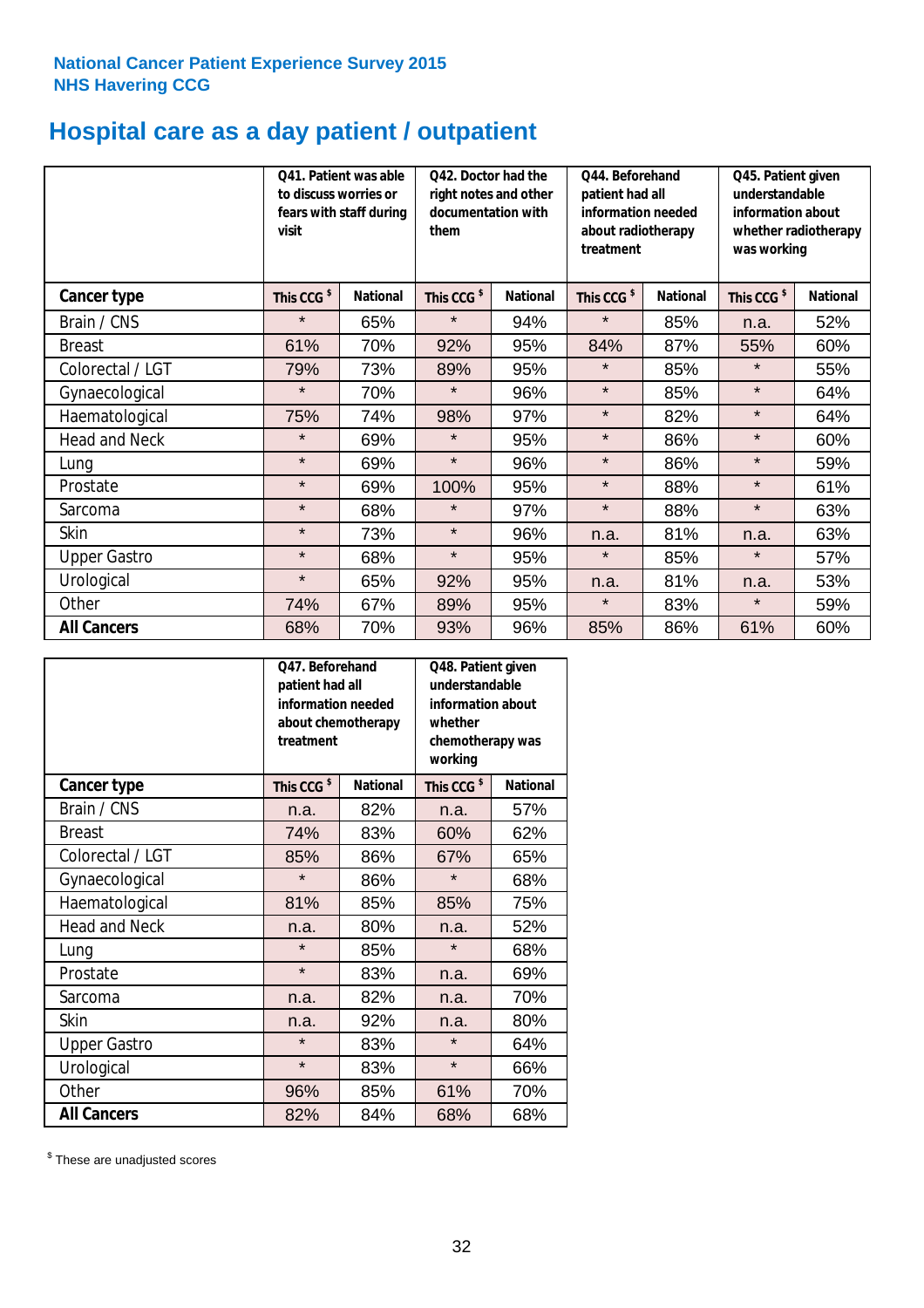# **Home care and support**

|                      | Q49. Hospital staff<br>gave family or | someone close all the<br>information needed to<br>help with care at home | Q50. Patient definitely<br>given enough support<br>from health or social<br>services during<br>treatment |                 | Q51. Patient definitely<br>given enough support<br>from health or social<br>services after<br>treatment |                 |
|----------------------|---------------------------------------|--------------------------------------------------------------------------|----------------------------------------------------------------------------------------------------------|-----------------|---------------------------------------------------------------------------------------------------------|-----------------|
| <b>Cancer type</b>   | This CCG <sup>\$</sup>                | <b>National</b>                                                          | This CCG <sup>\$</sup>                                                                                   | <b>National</b> | This CCG <sup>\$</sup>                                                                                  | <b>National</b> |
| Brain / CNS          | $\star$                               | 56%                                                                      | $\star$                                                                                                  | 44%             | n.a.                                                                                                    | 44%             |
| <b>Breast</b>        | 51%                                   | 57%                                                                      | 53%                                                                                                      | 54%             | 27%                                                                                                     | 40%             |
| Colorectal / LGT     | 64%                                   | 60%                                                                      | 62%                                                                                                      | 62%             | 57%                                                                                                     | 52%             |
| Gynaecological       | $\star$                               | 56%                                                                      | $\star$                                                                                                  | 52%             | $\star$                                                                                                 | 42%             |
| Haematological       | 68%                                   | 60%                                                                      | 52%                                                                                                      | 52%             | $\star$                                                                                                 | 43%             |
| <b>Head and Neck</b> | $\star$                               | 59%                                                                      | $\star$                                                                                                  | 53%             | $\star$                                                                                                 | 50%             |
| Lung                 | $\star$                               | 57%                                                                      | $\star$                                                                                                  | 52%             | $\star$                                                                                                 | 42%             |
| Prostate             | $\star$                               | 55%                                                                      | $\star$                                                                                                  | 47%             | $\star$                                                                                                 | 43%             |
| Sarcoma              | $\star$                               | 59%                                                                      | $\star$                                                                                                  | 58%             | $\star$                                                                                                 | 53%             |
| Skin                 | $\star$                               | 67%                                                                      | n.a.                                                                                                     | 58%             | $\star$                                                                                                 | 61%             |
| <b>Upper Gastro</b>  | $\star$                               | 59%                                                                      | $\star$                                                                                                  | 54%             | $\star$                                                                                                 | 45%             |
| Urological           | 48%                                   | 55%                                                                      | $\star$                                                                                                  | 47%             | $\star$                                                                                                 | 44%             |
| Other                | 35%                                   | 54%                                                                      | 43%                                                                                                      | 55%             | $\star$                                                                                                 | 48%             |
| <b>All Cancers</b>   | 54%                                   | 58%                                                                      | 55%                                                                                                      | 54%             | 46%                                                                                                     | 45%             |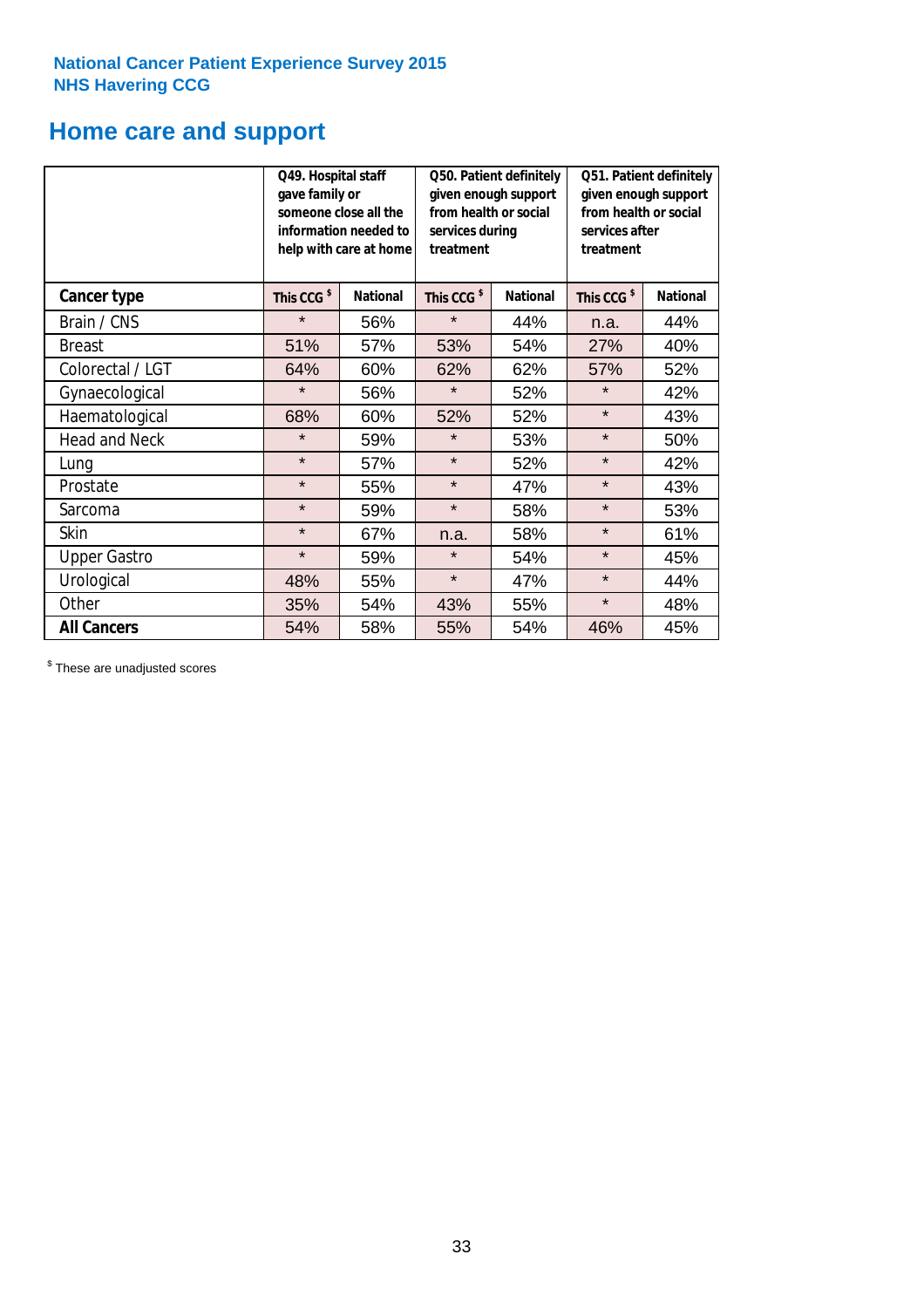# **Care from your general practice**

|                      | information about<br>treatment | Q52. GP given enough<br>patient's condition and | Q53. Practice staff<br>definitely did<br>everything they could<br>to support patient |                 |  |
|----------------------|--------------------------------|-------------------------------------------------|--------------------------------------------------------------------------------------|-----------------|--|
| <b>Cancer type</b>   | This CCG <sup>\$</sup>         | <b>National</b>                                 | This CCG <sup>\$</sup>                                                               | <b>National</b> |  |
| Brain / CNS          | $\star$                        | 94%                                             | $\star$                                                                              | 59%             |  |
| <b>Breast</b>        | 94%                            | 96%                                             | 49%                                                                                  | 63%             |  |
| Colorectal / LGT     | 93%                            | 95%                                             | 74%                                                                                  | 63%             |  |
| Gynaecological       | $\star$                        | 95%                                             | $\star$                                                                              | 59%             |  |
| Haematological       | 92%                            | 96%                                             | 69%                                                                                  | 61%             |  |
| <b>Head and Neck</b> | $\star$                        | 93%                                             | $\star$                                                                              | 60%             |  |
| Lung                 | $\star$                        | 95%                                             | $\star$                                                                              | 62%             |  |
| Prostate             | 95%                            | 95%                                             | $\star$                                                                              | 67%             |  |
| Sarcoma              | $\star$                        | 97%                                             | $\star$                                                                              | 65%             |  |
| <b>Skin</b>          | $\star$                        | 97%                                             | $\star$                                                                              | 71%             |  |
| <b>Upper Gastro</b>  | $\star$                        | 94%                                             | $\star$                                                                              | 62%             |  |
| Urological           | 95%                            | 95%                                             | $\star$                                                                              | 64%             |  |
| Other                | 89%                            | 95%                                             | 62%                                                                                  | 61%             |  |
| <b>All Cancers</b>   | 93%                            | 95%                                             | 63%                                                                                  | 63%             |  |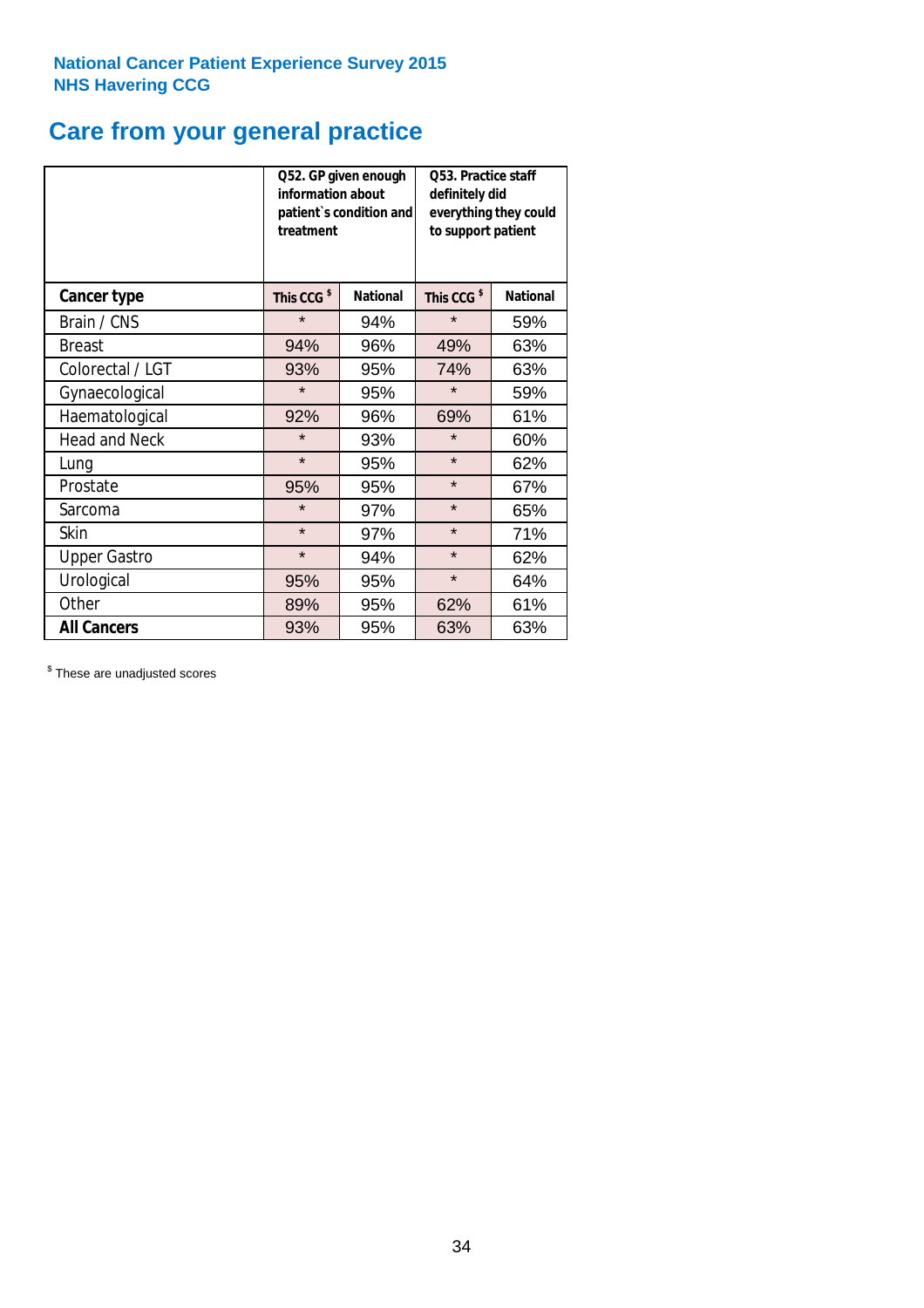# **Your overall NHS care**

|                      | together               | Q54. Hospital and<br>community staff<br>always worked well |                        | Q55. Patient given a<br>care plan |                        | Q56. Overall the<br>administration of the<br>care was very good /<br>qood |                        | Q57. Length of time for<br>attending clinics and<br>appointments was<br>right |  |
|----------------------|------------------------|------------------------------------------------------------|------------------------|-----------------------------------|------------------------|---------------------------------------------------------------------------|------------------------|-------------------------------------------------------------------------------|--|
| Cancer type          | This CCG <sup>\$</sup> | <b>National</b>                                            | This CCG <sup>\$</sup> | <b>National</b>                   | This CCG <sup>\$</sup> | <b>National</b>                                                           | This CCG <sup>\$</sup> | <b>National</b>                                                               |  |
| Brain / CNS          | $\star$                | 45%                                                        | n.a.                   | 29%                               | $\star$                | 84%                                                                       | $\star$                | 60%                                                                           |  |
| <b>Breast</b>        | 55%                    | 60%                                                        | 34%                    | 35%                               | 78%                    | 90%                                                                       | 65%                    | 64%                                                                           |  |
| Colorectal / LGT     | 61%                    | 60%                                                        | 39%                    | 36%                               | 91%                    | 88%                                                                       | 71%                    | 68%                                                                           |  |
| Gynaecological       | $\star$                | 58%                                                        | $\star$                | 29%                               | $\star$                | 89%                                                                       | $\star$                | 66%                                                                           |  |
| Haematological       | 66%                    | 63%                                                        | 42%                    | 33%                               | 93%                    | 92%                                                                       | 67%                    | 62%                                                                           |  |
| <b>Head and Neck</b> | $\star$                | 58%                                                        | $\star$                | 34%                               | $\star$                | 89%                                                                       | $\star$                | 65%                                                                           |  |
| Lung                 | $\star$                | 63%                                                        | $\star$                | 32%                               | 90%                    | 89%                                                                       | 62%                    | 70%                                                                           |  |
| Prostate             | 77%                    | 63%                                                        | $\star$                | 36%                               | 82%                    | 87%                                                                       | 57%                    | 71%                                                                           |  |
| Sarcoma              | $\star$                | 60%                                                        | $\star$                | 31%                               | $\star$                | 90%                                                                       | $\star$                | 63%                                                                           |  |
| Skin                 | $\star$                | 69%                                                        | $\star$                | 39%                               | $\star$                | 89%                                                                       | $\star$                | 73%                                                                           |  |
| <b>Upper Gastro</b>  | $\star$                | 58%                                                        | $\star$                | 36%                               | $\star$                | 88%                                                                       | $\star$                | 66%                                                                           |  |
| Urological           | 35%                    | 62%                                                        | 4%                     | 26%                               | 78%                    | 84%                                                                       | 71%                    | 73%                                                                           |  |
| Other                | 49%                    | 56%                                                        | 11%                    | 29%                               | 80%                    | 87%                                                                       | 39%                    | 61%                                                                           |  |
| <b>All Cancers</b>   | 59%                    | 61%                                                        | 29%                    | 33%                               | 84%                    | 89%                                                                       | 64%                    | 66%                                                                           |  |

|                      | Q58. Taking part in<br>cancer research | discussed with patient | Q59. Patient's average<br>rating of care scored<br>from very poor to very<br>good |                 |  |
|----------------------|----------------------------------------|------------------------|-----------------------------------------------------------------------------------|-----------------|--|
| <b>Cancer type</b>   | This CCG <sup>\$</sup>                 | <b>National</b>        | This CCG <sup>\$</sup>                                                            | <b>National</b> |  |
| Brain / CNS          | $\star$                                | 32%                    | $\star$                                                                           | 8.5             |  |
| <b>Breast</b>        | 16%                                    | 28%                    | 8.6                                                                               | 8.8             |  |
| Colorectal / LGT     | 21%                                    | 22%                    | 8.8                                                                               | 8.7             |  |
| Gynaecological       | $\star$                                | 27%                    | $\star$                                                                           | 8.7             |  |
| Haematological       | 39%                                    | 36%                    | 9.1                                                                               | 8.8             |  |
| <b>Head and Neck</b> | $\star$                                | 21%                    | $\star$                                                                           | 8.6             |  |
| Lung                 | 14%                                    | 34%                    | 8.9                                                                               | 8.6             |  |
| Prostate             | 35%                                    | 35%                    | 8.7                                                                               | 8.6             |  |
| Sarcoma              | $\star$                                | 29%                    | $\star$                                                                           | 8.7             |  |
| Skin                 | $\star$                                | 17%                    | $\star$                                                                           | 8.9             |  |
| <b>Upper Gastro</b>  | $\star$                                | 30%                    | $\star$                                                                           | 8.6             |  |
| Urological           | 4%                                     | 14%                    | 7.7                                                                               | 8.5             |  |
| Other                | 37%                                    | 31%                    | 8.4                                                                               | 8.6             |  |
| <b>All Cancers</b>   | 24%                                    | 28%                    | 8.6                                                                               | 8.7             |  |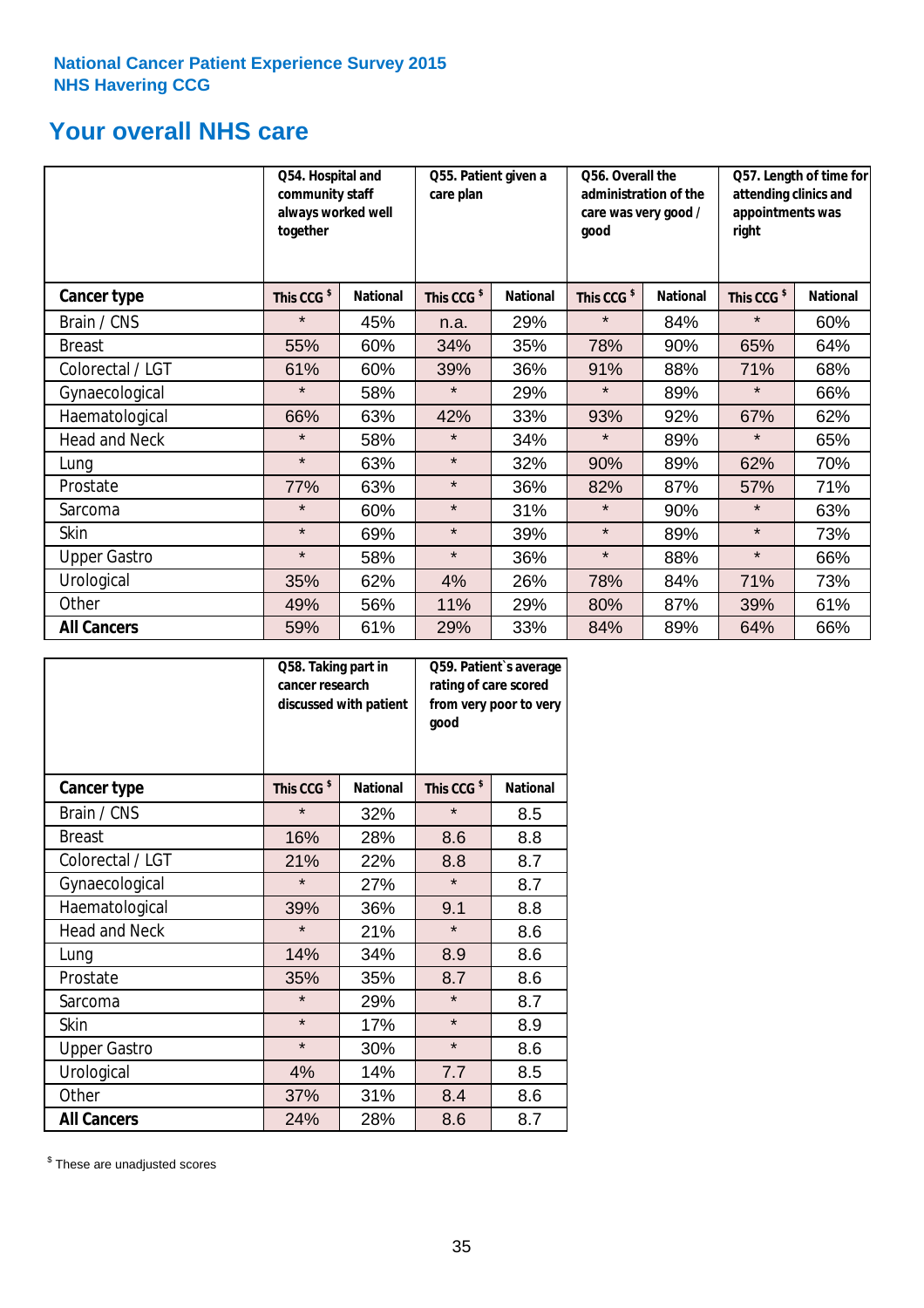# **Annex**

# **Methodology**

The sample for the survey included all adult (aged 16 and over) NHS patients, with a confirmed primary diagnosis of cancer, discharged from an NHS Trust after an inpatient episode or day case attendance for cancer related treatment in the months of April, May and June 2015.

The patients included in the sample had relevant cancer ICD10 codes (C00-99 excluding C44 and C84, and D05) in the first diagnosis field of their patient records, applied to their patient files by the relevant NHS Trust, and were alive at the point at which fieldwork commenced. Deceased checks were undertaken on up to three occasions during fieldwork, to ensure that questionnaires were not sent to patients who had died since their treatment.

Trust samples were checked rigorously for duplicates and patient lists were also de-duplicated nationally to ensure that patients did not receive multiple copies of questionnaires.

The fieldwork for the survey was undertaken between October 2015 and March 2016.

For the first time, the survey used a mixed mode methodology. Questionnaires were sent by post with two reminders where necesssary, but also included an option to complete online. A Freephone helpline was available for respondents to ask questions about the survey, to enable them to complete their questionnaires over the phone, and to provide access to a translation and interpreting facility for those whose first language was not English.

The Health Research Authority supported the survey by granting Section 251 approval.

# **Further information**

Further information on survey methodology, as well as all of the national and local reports and data, is available at www.ncpes.co.uk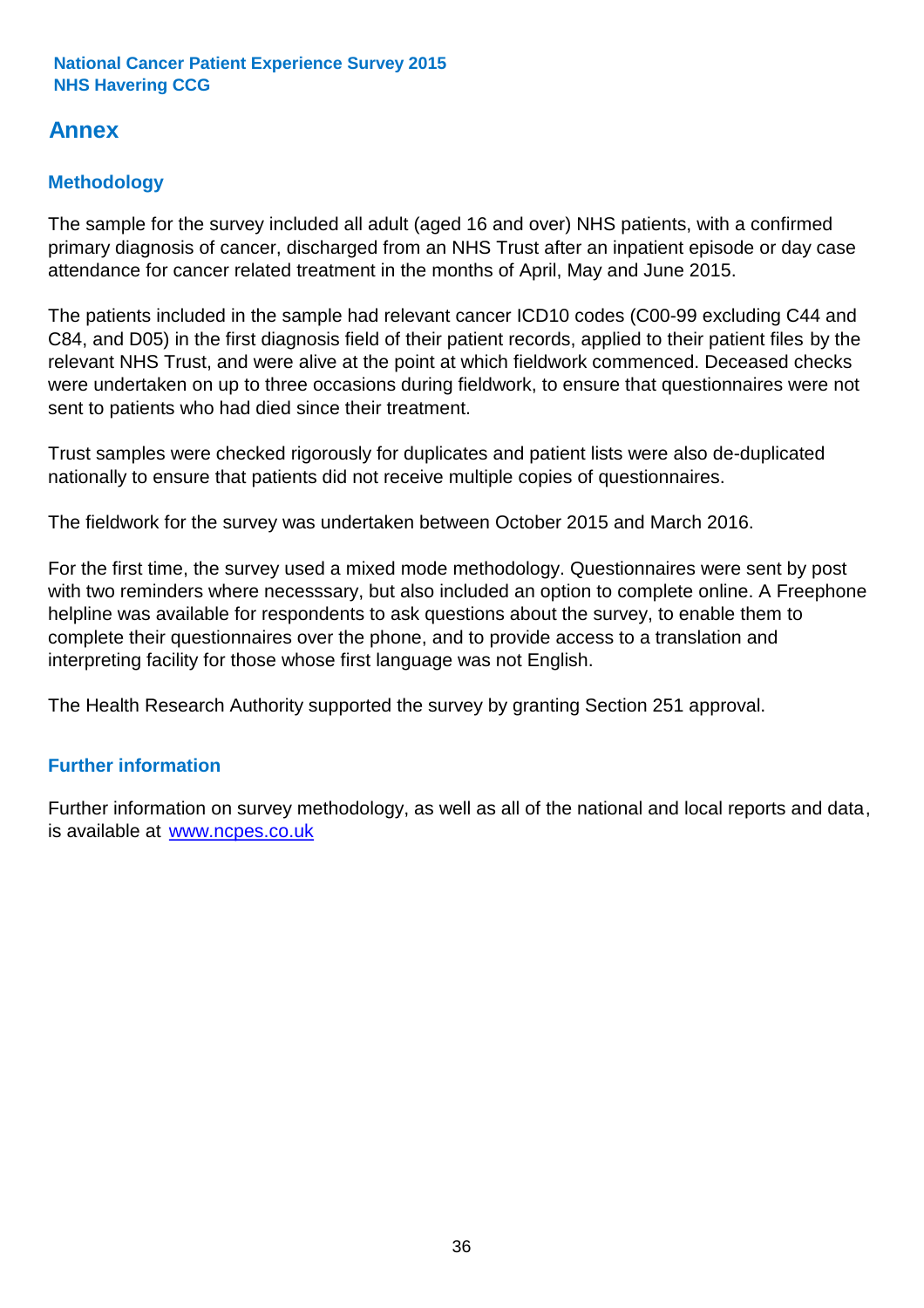### **Redevelopment of the 2015 survey**

A number of significant changes have been made to the National Cancer Patient Experience Survey in 2015:

- the length of the questionnaire has been reduced
- response options have been reviewed and changed to make them consistent throughout the survey
- some of the questions and / or answer options have been changed so that they are now in line with questions in other patient surveys (e.g. the Care Quality Commission national patient surveys), to improve comparability between them
- the topic areas within the questionnaire have been redesigned to capture the whole patient journey.

There are 50 questions in the questionnaire that relate directly to patient experience. Of these, 14 remain unchanged from previous years; and a further 21 have been slightly amended. We draw caution in directly comparing data from the 2015 survey to the findings of the previous CPES surveys, even for identical questions. Changes in the structure of the survey instrument (questionnaire) and also the administration of the survey (calendar period and length of time from sampling to field work start and completion) may influence nationwide averages, although these features will not greatly impact on relative comparisons (e.g. between patient groups or hospitals).

The other 15 questions are either new or substantially changed from previous years.

It is expected that there will be few, if any changes, to the questionnaire going forward so we will be able to compare the results year on year. Where changes are necessary they are expected to be for methodological reasons or to improve question reliability.

Another significant change in 2015 is that an online version of the questionnaire has been developed. The online version was developed to make the questionnaire more accessible for respondents. This may have an impact on the demographic characteristics of the respondents. This may be an improvement if previously underrepresented groups have responded. However, changes to the demographics of respondents may have implications on the overall results - and again, leads us to draw caution in directly comparing results with previous years.

### **Official Statistics**

The 2015 survey data has been published for the first time as Official Statistics. The 2015 survey data has been produced and published in line with the Code of Practice for Official Statistics.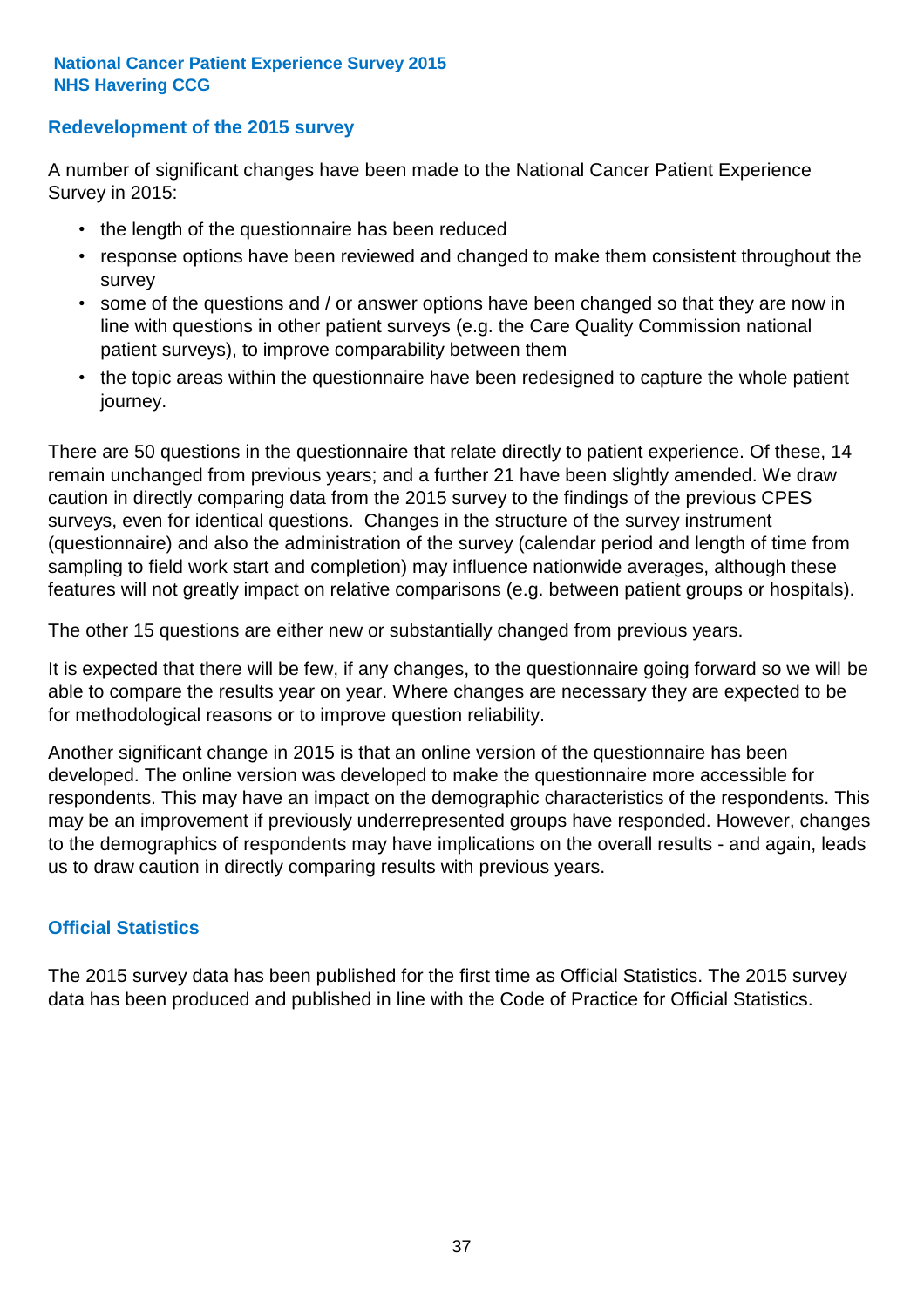### **Scoring methodologies**

49 of the 50 questions relating directly to patient experience have been summarised as the score of the percentage of patients who reported a positive experience. For example:

- question 6 asks: "Overall, how did you feel about the length of time you had to wait for your test to be done?". Responses have been recorded as positive only for those patients who selected the first option ("It was about right")
- question 11 asks: "When you were told you had cancer, were you given written information about the type of cancer you had?". Responses have been recorded as positive only for those patients who selected the first option ("Yes, and it was easy to understand").

Where options do not provide any information on positive/negative patient experience (e.g. "Don't know / can't remember"), they are excluded from the score.

The other question (question 59) asks respondents to rate their overall care on a scale of 0 to 10. Scores have been given as an average on this scale.

A copy of the 2015 questionnaire, marked up with all of these scoring conventions, is available at www.ncpes.co.uk

Further details on the scoring methodology can be found in the technical document for the survey, available at <u>www.ncpes.co.uk</u>

#### **Case-mix adjustment**

For the first time in 2015, case-mix adjusted findings are being presented alongside unadjusted results for CCGs. Case-mix adjustment allows us to account for the impact that differing patient populations might have on results. By using the case-mix adjusted estimates we can obtain a greater understanding of how a CCG is performing given their patient population.

The factors taken into account in this case-mix adjustment are gender, age, ethnic group, deprivation, and tumour group.

For further details on case-mix adjustment, please refer to the technical document for the survey, available at www.ncpes.co.uk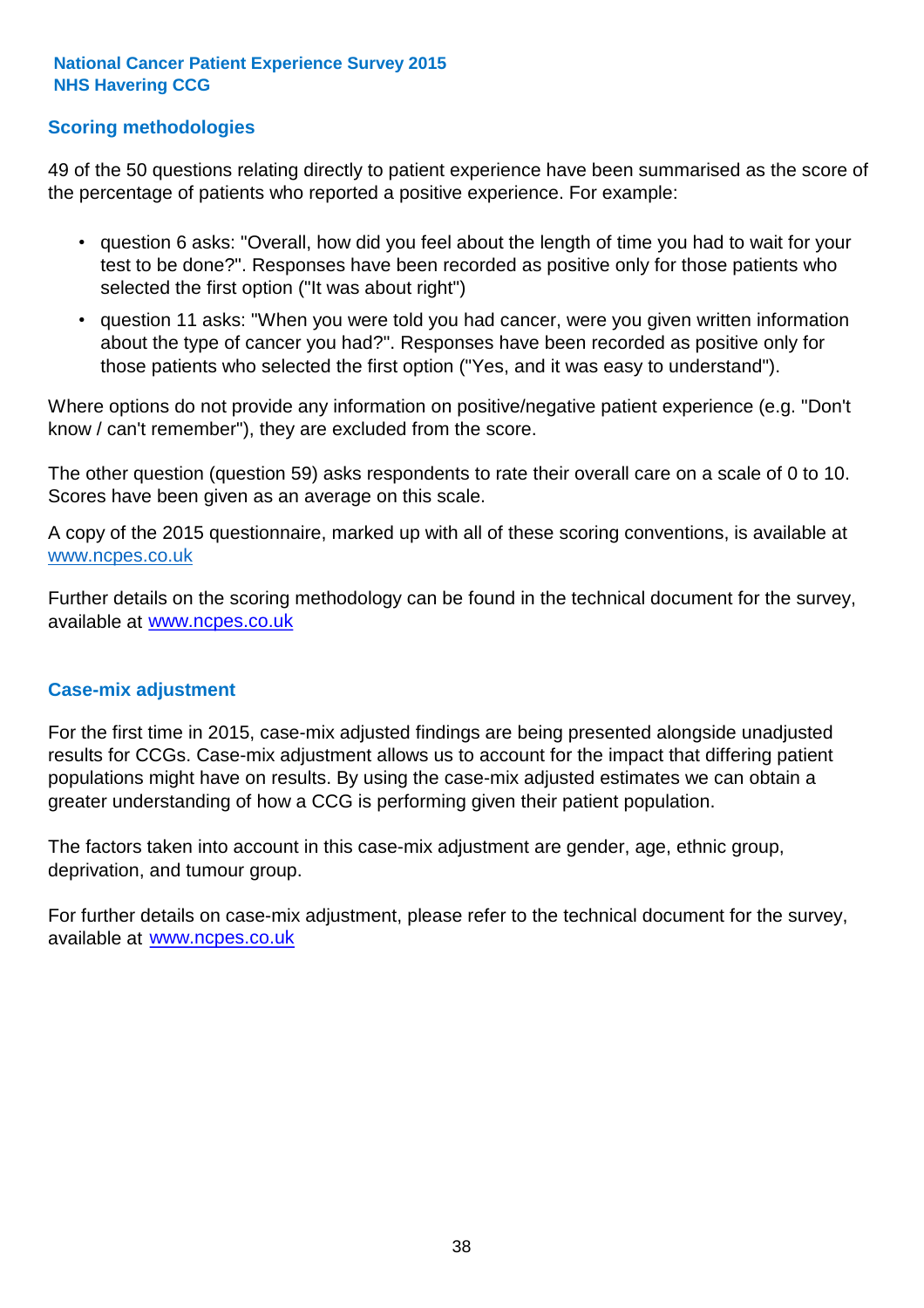## **Response Rates**

|                 | Sample<br><b>Size</b> | <b>Excluded</b> | Adjusted<br><b>Sample</b> | <b>Not</b><br>Returned Refused | Blank / | Completed | Response<br>Rate |
|-----------------|-----------------------|-----------------|---------------------------|--------------------------------|---------|-----------|------------------|
| <b>National</b> | 116,991               | 8.719           | 108,272                   | 33,168                         | 3.918   | 71,186    | 66%              |
| <b>08F</b>      | 601                   | 39              | <b>562</b>                | <b>170</b>                     | 23      | 369       | 66%              |

#### **Respondents by tumour group**

The tables below show the numbers of patients from each tumour group and the age and gender distribution of these patients.

| <b>Tumour Group</b>  | Number of<br>respondents* |
|----------------------|---------------------------|
| Brain / CNS          | 3                         |
| <b>Breast</b>        | 80                        |
| Gynaecological       | 20                        |
| Colorectal / LGT     | 56                        |
| Lung                 | 26                        |
| <b>Skin</b>          | 7                         |
| Haematological       | 58                        |
| <b>Upper Gastro</b>  | 21                        |
| Other                | 25                        |
| Urological           | 28                        |
| Prostate             | 28                        |
| Sarcoma              | $\overline{4}$            |
| <b>Head and Neck</b> | 13                        |

*\* These figures may not match the numerator for all questions in the 'Comparisons by tumour group' section of this report, because not all questions were answered by all respondents.*

### **Respondents by age and gender**

The questionnaire asked respondents to give their year of birth. This information has been amalgamated into 8 age bands. The age and gender distribution for the CCG was as follows:

|             | 16-24 | 25-34 | 35-44 | 45-54 | 55-64 | 65-74 | 75-84 | $85+$ | <b>Total</b> |
|-------------|-------|-------|-------|-------|-------|-------|-------|-------|--------------|
| <b>Male</b> | ⌒     |       | ັ     | 9     | 25    | 72    | 51    |       | 168          |
| Female      | ⌒     |       | 15    | 31    | 40    | 64    | 43    |       | 201          |
| Total       | 4     |       | 18    | 40    | 65    | 136   | 94    |       | 369          |